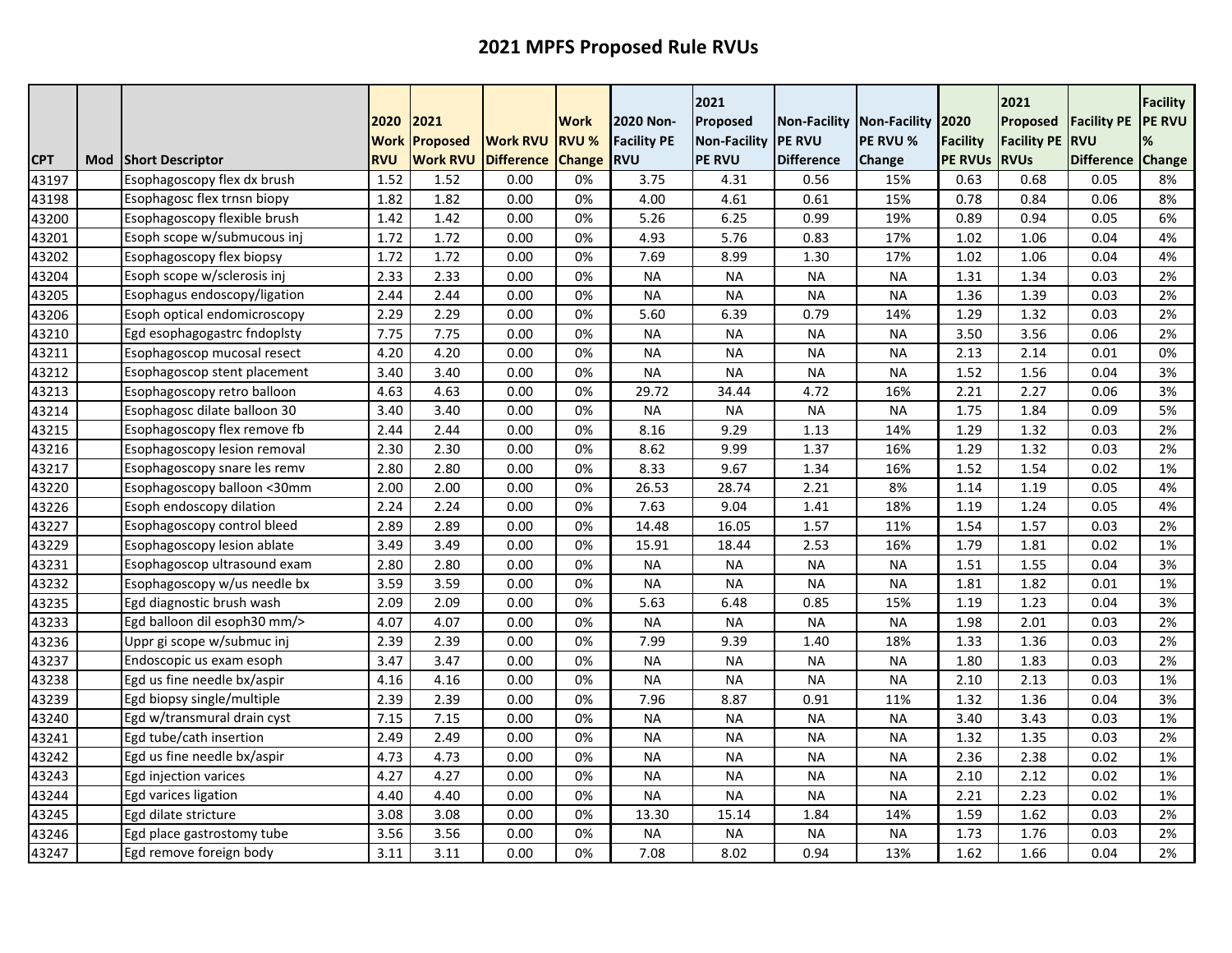|            |     |                                   | 2020                      | 2021                               |                                      | <b>Work</b>                   | 2020 Non-                        | 2021<br>Proposed                     | Non-Facility   Non-Facility   2020 |                 |                                   | 2021<br><b>Proposed</b>           | <b>Facility PE</b>               | <b>Facility</b><br><b>PE RVU</b> |
|------------|-----|-----------------------------------|---------------------------|------------------------------------|--------------------------------------|-------------------------------|----------------------------------|--------------------------------------|------------------------------------|-----------------|-----------------------------------|-----------------------------------|----------------------------------|----------------------------------|
| <b>CPT</b> | Mod | <b>Short Descriptor</b>           | <b>Work</b><br><b>RVU</b> | <b>Proposed</b><br><b>Work RVU</b> | <b>Work RVU</b><br><b>Difference</b> | <b>RVU %</b><br><b>Change</b> | <b>Facility PE</b><br><b>RVU</b> | <b>Non-Facility</b><br><b>PE RVU</b> | <b>PE RVU</b><br><b>Difference</b> | <b>PE RVU %</b> | <b>Facility</b><br><b>PE RVUS</b> | <b>Facility PE</b><br><b>RVUs</b> | <b>IRVU</b><br><b>Difference</b> | ℅<br><b>Change</b>               |
| 43248      |     | Egd guide wire insertion          | 2.91                      | 2.91                               | 0.00                                 | 0%                            | 7.84                             | 9.12                                 | 1.28                               | Change<br>16%   | 1.55                              | 1.58                              | 0.03                             | 2%                               |
| 43249      |     | Esoph egd dilation <30 mm         | 2.67                      | 2.67                               | 0.00                                 | 0%                            | 28.07                            | 32.05                                | 3.98                               | 14%             | 1.44                              | 1.48                              | 0.04                             | 3%                               |
| 43250      |     | Egd cautery tumor polyp           | 2.97                      | 2.97                               | 0.00                                 | 0%                            | 8.94                             | 10.41                                | 1.47                               | 16%             | 1.53                              | 1.57                              | 0.04                             | 3%                               |
| 43251      |     | Egd remove lesion snare           | 3.47                      | 3.47                               | 0.00                                 | 0%                            | 9.71                             | 11.28                                | 1.57                               | 16%             | 1.79                              | 1.82                              | 0.03                             | 2%                               |
| 43252      |     | Egd optical endomicroscopy        | 2.96                      | 2.96                               | 0.00                                 | 0%                            | 5.92                             | 6.74                                 | 0.82                               | 14%             | 1.55                              | 1.59                              | 0.04                             | 3%                               |
| 43253      |     | Egd us transmural injxn/mark      | 4.73                      | 4.73                               | 0.00                                 | 0%                            | <b>NA</b>                        | <b>NA</b>                            | <b>NA</b>                          | <b>NA</b>       | 2.36                              | 2.38                              | 0.02                             | 1%                               |
| 43254      |     | Egd endo mucosal resection        | 4.87                      | 4.87                               | 0.00                                 | 0%                            | <b>NA</b>                        | <b>NA</b>                            | <b>NA</b>                          | <b>NA</b>       | 2.41                              | 2.43                              | 0.02                             | 1%                               |
| 43255      |     | Egd control bleeding any          | 3.56                      | 3.56                               | 0.00                                 | 0%                            | 14.74                            | 16.25                                | 1.51                               | 10%             | 1.84                              | 1.86                              | 0.02                             | 1%                               |
| 43257      |     | Egd w/thrml txmnt gerd            | 4.15                      | 4.15                               | 0.00                                 | 0%                            | <b>NA</b>                        | <b>NA</b>                            | <b>NA</b>                          | <b>NA</b>       | 2.06                              | 2.09                              | 0.03                             | 1%                               |
| 43259      |     | Egd us exam duodenum/jejunum      | 4.04                      | 4.04                               | 0.00                                 | 0%                            | <b>NA</b>                        | <b>NA</b>                            | <b>NA</b>                          | <b>NA</b>       | 2.06                              | 2.08                              | 0.02                             | 1%                               |
| 43266      |     | Egd endoscopic stent place        | 3.92                      | 3.92                               | 0.00                                 | 0%                            | <b>NA</b>                        | <b>NA</b>                            | <b>NA</b>                          | <b>NA</b>       | 1.89                              | 1.91                              | 0.02                             | 1%                               |
| 43270      |     | Egd lesion ablation               | 4.01                      | 4.01                               | 0.00                                 | 0%                            | 15.90                            | 18.39                                | 2.49                               | 16%             | 2.03                              | 2.06                              | 0.03                             | 1%                               |
| 43260      |     | Ercp w/specimen collection        | 5.85                      | 5.85                               | 0.00                                 | 0%                            | <b>NA</b>                        | <b>NA</b>                            | <b>NA</b>                          | <b>NA</b>       | 2.84                              | 2.86                              | 0.02                             | 1%                               |
| 43261      |     | Endo cholangiopancreatograph      | 6.15                      | 6.15                               | 0.00                                 | 0%                            | <b>NA</b>                        | <b>NA</b>                            | <b>NA</b>                          | <b>NA</b>       | 2.97                              | 2.99                              | 0.02                             | 1%                               |
| 43262      |     | Endo cholangiopancreatograph      | 6.50                      | 6.50                               | 0.00                                 | 0%                            | <b>NA</b>                        | <b>NA</b>                            | <b>NA</b>                          | <b>NA</b>       | 3.13                              | 3.15                              | 0.02                             | 1%                               |
| 43263      |     | Ercp sphincter pressure meas      | 6.50                      | 6.50                               | 0.00                                 | 0%                            | <b>NA</b>                        | <b>NA</b>                            | <b>NA</b>                          | <b>NA</b>       | 3.13                              | 3.09                              | $-0.04$                          | $-1%$                            |
| 43264      |     | Ercp remove duct calculi          | 6.63                      | 6.63                               | 0.00                                 | 0%                            | <b>NA</b>                        | <b>NA</b>                            | <b>NA</b>                          | <b>NA</b>       | 3.18                              | 3.20                              | 0.02                             | 1%                               |
| 43265      |     | Ercp lithotripsy calculi          | 7.93                      | 7.93                               | 0.00                                 | 0%                            | <b>NA</b>                        | <b>NA</b>                            | <b>NA</b>                          | <b>NA</b>       | 3.74                              | 3.77                              | 0.03                             | 1%                               |
| 43273      |     | Endoscopic pancreatoscopy         | 2.24                      | 2.24                               | 0.00                                 | 0%                            | <b>NA</b>                        | <b>NA</b>                            | <b>NA</b>                          | <b>NA</b>       | 0.98                              | 0.98                              | 0.00                             | 0%                               |
| 43274      |     | Ercp duct stent placement         | 8.48                      | 8.48                               | 0.00                                 | 0%                            | <b>NA</b>                        | <b>NA</b>                            | <b>NA</b>                          | <b>NA</b>       | 3.98                              | 4.01                              | 0.03                             | 1%                               |
| 43275      |     | Ercp remove forgn body duct       | 6.86                      | 6.86                               | 0.00                                 | 0%                            | <b>NA</b>                        | <b>NA</b>                            | <b>NA</b>                          | <b>NA</b>       | 3.27                              | 3.30                              | 0.03                             | 1%                               |
| 43276      |     | Ercp stent exchange w/dilate      | 8.84                      | 8.84                               | 0.00                                 | 0%                            | <b>NA</b>                        | <b>NA</b>                            | <b>NA</b>                          | <b>NA</b>       | 4.14                              | 4.17                              | 0.03                             | 1%                               |
| 43277      |     | Ercp ea duct/ampulla dilate       | 6.90                      | 6.90                               | 0.00                                 | 0%                            | <b>NA</b>                        | <b>NA</b>                            | <b>NA</b>                          | <b>NA</b>       | 3.29                              | 3.32                              | 0.03                             | 1%                               |
| 43278      |     | Ercp lesion ablate w/dilate       | 7.92                      | 7.92                               | 0.00                                 | 0%                            | <b>NA</b>                        | <b>NA</b>                            | <b>NA</b>                          | <b>NA</b>       | 3.74                              | 3.75                              | 0.01                             | 0%                               |
| 44360      |     | Small bowel endoscopy             | 2.49                      | 2.49                               | 0.00                                 | 0%                            | <b>NA</b>                        | <b>NA</b>                            | <b>NA</b>                          | <b>NA</b>       | 1.38                              | 1.41                              | 0.03                             | 2%                               |
| 44361      |     | Small bowel endoscopy/biopsy      | 2.77                      | 2.77                               | 0.00                                 | 0%                            | <b>NA</b>                        | <b>NA</b>                            | <b>NA</b>                          | <b>NA</b>       | 1.50                              | 1.53                              | 0.03                             | 2%                               |
| 44363      |     | S bowel endoscope/foreign body    | 3.39                      | 3.39                               | 0.00                                 | 0%                            | <b>NA</b>                        | <b>NA</b>                            | <b>NA</b>                          | <b>NA</b>       | 1.76                              | 1.78                              | 0.02                             | 1%                               |
| 44364      |     | Small bowel endoscopy/snare       | 3.63                      | 3.63                               | 0.00                                 | 0%                            | <b>NA</b>                        | <b>NA</b>                            | <b>NA</b>                          | <b>NA</b>       | 1.88                              | 1.90                              | 0.02                             | 1%                               |
| 44365      |     | S bowel endoscope/hot biopsy      | 3.21                      | 3.21                               | 0.00                                 | 0%                            | <b>NA</b>                        | <b>NA</b>                            | <b>NA</b>                          | <b>NA</b>       | 1.69                              | 1.72                              | 0.03                             | 2%                               |
| 44366      |     | S bowel endoscope/ctrl bleeding   | 4.30                      | 4.30                               | 0.00                                 | 0%                            | <b>NA</b>                        | <b>NA</b>                            | <b>NA</b>                          | <b>NA</b>       | 2.17                              | 2.19                              | 0.02                             | 1%                               |
| 44369      |     | Small bowel endoscopy/ablate      | 4.41                      | 4.41                               | 0.00                                 | 0%                            | <b>NA</b>                        | <b>NA</b>                            | <b>NA</b>                          | <b>NA</b>       | 2.22                              | 2.24                              | 0.02                             | 1%                               |
| 44370      |     | Small bowel endoscopy/stent       | 4.69                      | 4.69                               | 0.00                                 | 0%                            | <b>NA</b>                        | <b>NA</b>                            | <b>NA</b>                          | <b>NA</b>       | 2.49                              | 2.52                              | 0.03                             | 1%                               |
| 44372      |     | S bowel endoscope/place J-tube    | 4.30                      | 4.30                               | 0.00                                 | 0%                            | <b>NA</b>                        | <b>NA</b>                            | <b>NA</b>                          | <b>NA</b>       | 2.10                              | 2.12                              | 0.02                             | 1%                               |
| 44373      |     | S bowel endoscope/convert J-tube  | 3.39                      | 3.39                               | 0.00                                 | 0%                            | <b>NA</b>                        | <b>NA</b>                            | <b>NA</b>                          | <b>NA</b>       | 1.73                              | 1.76                              | 0.03                             | 2%                               |
| 44376      |     | S bowel endoscopy, enteroscopy    | 5.15                      | 5.15                               | 0.00                                 | 0%                            | <b>NA</b>                        | <b>NA</b>                            | <b>NA</b>                          | <b>NA</b>       | 2.51                              | 2.55                              | 0.04                             | 2%                               |
| 44377      |     | S bowel endoscopy, enteroscopy/bx | 5.42                      | 5.42                               | 0.00                                 | 0%                            | <b>NA</b>                        | <b>NA</b>                            | <b>NA</b>                          | <b>NA</b>       | 2.63                              | 2.65                              | 0.02                             | 1%                               |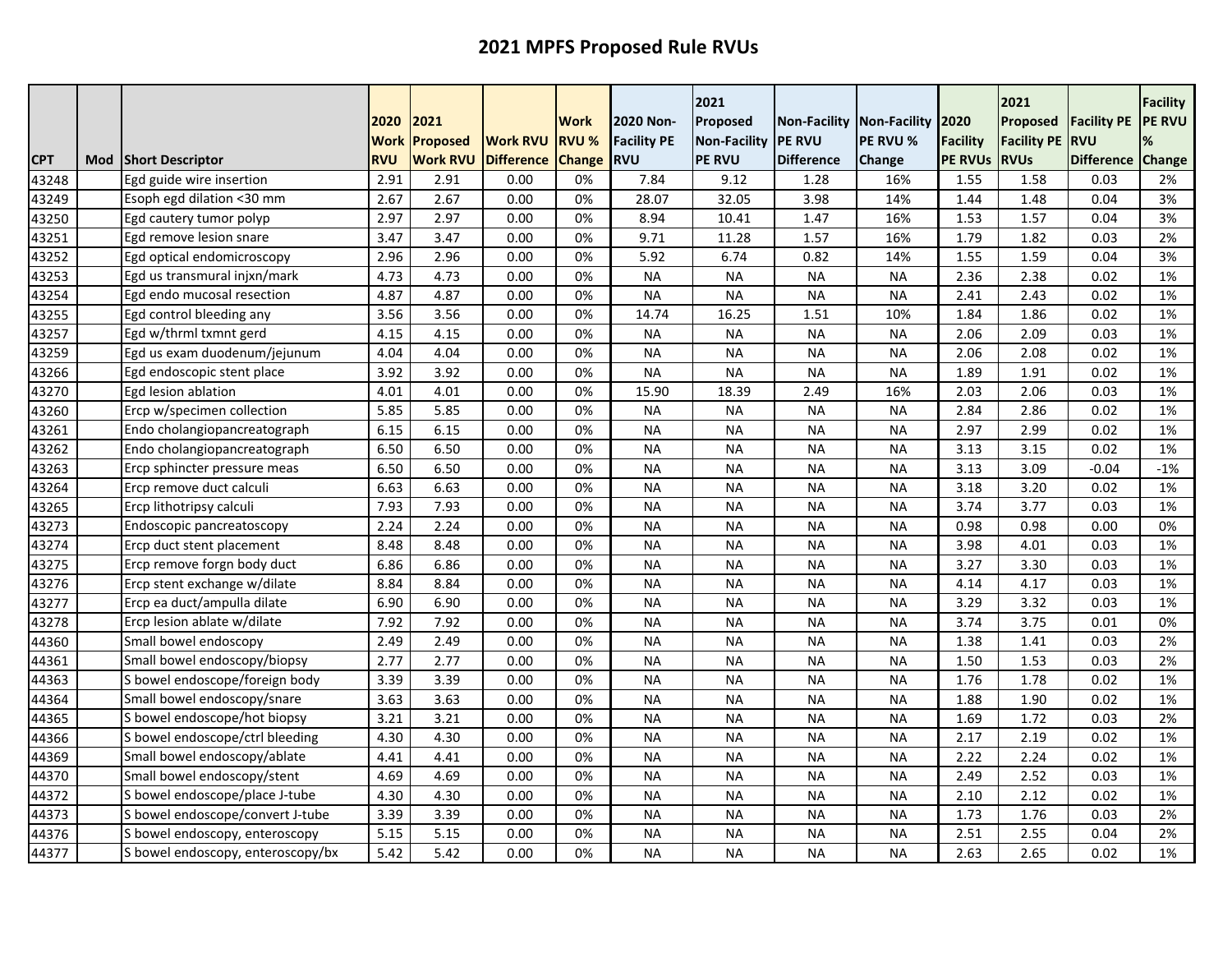|            |     |                                      | 2020       | 2021            |                   | <b>Work</b>   | 2020 Non-          | 2021<br>Proposed    |                   | Non-Facility   Non-Facility   2020 |                 | 2021<br>Proposed   | <b>Facility PE</b> | <b>Facility</b><br><b>PE RVU</b> |
|------------|-----|--------------------------------------|------------|-----------------|-------------------|---------------|--------------------|---------------------|-------------------|------------------------------------|-----------------|--------------------|--------------------|----------------------------------|
|            |     |                                      | Work       | Proposed        | <b>Work RVU</b>   | <b>RVU %</b>  | <b>Facility PE</b> | <b>Non-Facility</b> | <b>PE RVU</b>     | PE RVU %                           | <b>Facility</b> | <b>Facility PE</b> | RVU                | %                                |
| <b>CPT</b> | Mod | <b>Short Descriptor</b>              | <b>RVU</b> | <b>Work RVU</b> | <b>Difference</b> | <b>Change</b> | <b>RVU</b>         | <b>PE RVU</b>       | <b>Difference</b> | Change                             | <b>PE RVUS</b>  | <b>RVUs</b>        | <b>Difference</b>  | Change                           |
| 44378      |     | S bowel endoscope/ctrl bleeding      | 7.02       | 7.02            | 0.00              | 0%            | <b>NA</b>          | <b>NA</b>           | <b>NA</b>         | <b>NA</b>                          | 3.35            | 3.38               | 0.03               | 1%                               |
| 44379      |     | S bowel endoscope, enteroscopy/stent | 7.36       | 7.36            | 0.00              | 0%            | <b>NA</b>          | <b>NA</b>           | <b>NA</b>         | <b>NA</b>                          | 3.65            | 3.68               | 0.03               | 1%                               |
| 44380      |     | Ileoscopy thru stoma                 | 0.87       | 0.87            | 0.00              | 0%            | 4.24               | 4.86                | 0.62              | 15%                                | 0.65            | 0.68               | 0.03               | 5%                               |
| 44381      |     | Small bowel endoscopy br/wa          | 1.38       | 1.38            | 0.00              | 0%            | 26.34              | 30.17               | 3.83              | 15%                                | 0.86            | 0.89               | 0.03               | 3%                               |
| 44382      |     | Ileoscopy thru stoma/biopsy          | 1.17       | 1.17            | 0.00              | 0%            | 6.84               | 7.81                | 0.97              | 14%                                | 0.80            | 0.83               | 0.03               | 4%                               |
| 44384      |     | Small bowel endoscopy                | 2.85       | 2.85            | 0.00              | 0%            | <b>NA</b>          | <b>NA</b>           | <b>NA</b>         | <b>NA</b>                          | 1.25            | 1.35               | 0.10               | 8%                               |
| 44385      |     | Endoscopy of bowel pouch             | 1.20       | 1.20            | 0.00              | 0%            | 4.36               | 4.98                | 0.62              | 14%                                | 0.73            | 0.75               | 0.02               | 3%                               |
| 44386      |     | Endoscopy bowel pouch/biop           | 1.50       | 1.50            | 0.00              | 0%            | 6.86               | 7.81                | 0.95              | 14%                                | 0.89            | 0.90               | 0.01               | 1%                               |
| 44388      |     | C-stoma                              | 2.72       | 2.72            | 0.00              | 0%            | 5.57               | 6.25                | 0.68              | 12%                                | 1.40            | 1.44               | 0.04               | 3%                               |
| 44388      | 53  | C-stoma                              | 1.36       | 1.36            | 0.00              | 0%            | 3.55               | 3.13                | $-0.42$           | $-12%$                             | 0.71            | 0.72               | 0.01               | 1%                               |
| 44389      |     | C-stoma with biopsy                  | 3.02       | 3.02            | 0.00              | 0%            | 8.03               | 9.07                | 1.04              | 13%                                | 1.56            | 1.59               | 0.03               | 2%                               |
| 44390      |     | C-stoma for foreign body             | 3.74       | 3.74            | 0.00              | 0%            | 7.08               | 7.93                | 0.85              | 12%                                | 1.93            | 1.94               | 0.01               | 1%                               |
| 44391      |     | C-stoma for bleeding                 | 4.12       | 4.12            | 0.00              | 0%            | 14.69              | 16.01               | 1.32              | 9%                                 | 2.07            | 2.09               | 0.02               | 1%                               |
| 44392      |     | C-stoma & polypectomy                | 3.53       | 3.53            | 0.00              | 0%            | 6.52               | 7.47                | 0.95              | 15%                                | 1.72            | 1.75               | 0.03               | 2%                               |
| 44394      |     | C-stoma w/snare                      | 4.03       | 4.03            | 0.00              | 0%            | 7.57               | 8.62                | 1.05              | 14%                                | 1.98            | 2.00               | 0.02               | 1%                               |
| 44401      |     | C-stoma with ablation                | 4.34       | 4.34            | 0.00              | 0%            | 75.42              | 79.18               | 3.76              | 5%                                 | 2.19            | 2.21               | 0.02               | 1%                               |
| 44402      |     | C-stoma w/stent plcmt                | 4.70       | 4.70            | 0.00              | 0%            | <b>NA</b>          | <b>NA</b>           | <b>NA</b>         | <b>NA</b>                          | 2.35            | 2.36               | 0.01               | 0%                               |
| 44403      |     | C-stoma w/resection                  | 5.50       | 5.50            | 0.00              | 0%            | <b>NA</b>          | <b>NA</b>           | <b>NA</b>         | <b>NA</b>                          | 2.69            | 2.71               | 0.02               | 1%                               |
| 44404      |     | C-stoma w/injection                  | 3.02       | 3.02            | 0.00              | 0%            | 7.98               | 9.16                | 1.18              | 15%                                | 1.57            | 1.60               | 0.03               | 2%                               |
| 44405      |     | C-stoma w/dilation                   | 3.23       | 3.23            | 0.00              | 0%            | 12.33              | 13.80               | 1.47              | 12%                                | 1.70            | 1.72               | 0.02               | 1%                               |
| 44406      |     | C-stoma w/ultrasound                 | 4.10       | 4.10            | 0.00              | 0%            | <b>NA</b>          | <b>NA</b>           | <b>NA</b>         | <b>NA</b>                          | 2.08            | 2.10               | 0.02               | 1%                               |
| 44407      |     | C-stoma w/ndl aspir/bx               | 4.96       | 4.96            | 0.00              | 0%            | <b>NA</b>          | <b>NA</b>           | <b>NA</b>         | <b>NA</b>                          | 2.46            | 2.48               | 0.02               | 1%                               |
| 44408      |     | C-stoma w/decompression              | 4.14       | 4.14            | 0.00              | 0%            | <b>NA</b>          | <b>NA</b>           | <b>NA</b>         | <b>NA</b>                          | 2.10            | 2.12               | 0.02               | 1%                               |
| 45330      |     | Diagnostic sigmoidoscopy             | 0.84       | 0.84            | 0.00              | 0%            | 4.03               | 4.59                | 0.56              | 14%                                | 0.66            | 0.68               | 0.02               | 3%                               |
| 45331      |     | Sigmoidoscopy and biopsy             | 1.14       | 1.14            | 0.00              | 0%            | 6.56               | 7.52                | 0.96              | 15%                                | 0.79            | 0.81               | 0.02               | 3%                               |
| 45332      |     | Sigmoidoscopy w/fb removal           | 1.76       | 1.76            | 0.00              | 0%            | 5.54               | 6.29                | 0.75              | 14%                                | 1.04            | 1.07               | 0.03               | 3%                               |
| 45333      |     | Sigmoidoscopy & polypectomy          | 1.55       | 1.55            | 0.00              | 0%            | 7.15               | 8.26                | 1.11              | 16%                                | 0.94            | 0.97               | 0.03               | 3%                               |
| 45334      |     | Sigmoidoscopy for bleeding           | 2.00       | 2.00            | 0.00              | 0%            | 12.80              | 13.93               | 1.13              | 9%                                 | 1.15            | 1.18               | 0.03               | 3%                               |
| 45335      |     | Sigmoidoscopy w/submuc inj           | 1.04       | 1.04            | 0.00              | 0%            | 6.41               | 7.54                | 1.13              | 18%                                | 0.74            | 0.76               | 0.02               | 3%                               |
| 45337      |     | Sigmoidoscopy & decompress           | 2.10       | 2.10            | 0.00              | 0%            | <b>NA</b>          | <b>NA</b>           | <b>NA</b>         | <b>NA</b>                          | 0.97            | 0.98               | 0.01               | 1%                               |
| 45338      |     | Sigmoidoscopy w/tumr remove          | 2.05       | 2.05            | 0.00              | 0%            | 5.76               | 6.66                | 0.90              | 16%                                | 1.16            | 1.19               | 0.03               | 3%                               |
| 45340      |     | Sig w/balloon dilation               | 1.25       | 1.25            | 0.00              | 0%            | 11.51              | 13.06               | 1.55              | 13%                                | 0.83            | 0.85               | 0.02               | 2%                               |
| 45341      |     | Sigmoidoscopy w/ultrasound           | 2.12       | 2.12            | 0.00              | 0%            | <b>NA</b>          | <b>NA</b>           | <b>NA</b>         | <b>NA</b>                          | 1.21            | 1.24               | 0.03               | 2%                               |
| 45342      |     | Sigmoidoscopy w/us guide bx          | 2.98       | 2.98            | 0.00              | 0%            | <b>NA</b>          | <b>NA</b>           | <b>NA</b>         | <b>NA</b>                          | 1.59            | 1.63               | 0.04               | 3%                               |
| 45346      |     | Sigmoidoscopy w/ablation             | 2.81       | 2.81            | 0.00              | 0%            | 75.13              | 78.70               | 3.57              | 5%                                 | 1.49            | 1.53               | 0.04               | 3%                               |
| 45347      |     | Sigmoidoscopy w/plcmt stent          | 2.72       | 2.72            | 0.00              | 0%            | <b>NA</b>          | <b>NA</b>           | <b>NA</b>         | <b>NA</b>                          | 1.42            | 1.45               | 0.03               | 2%                               |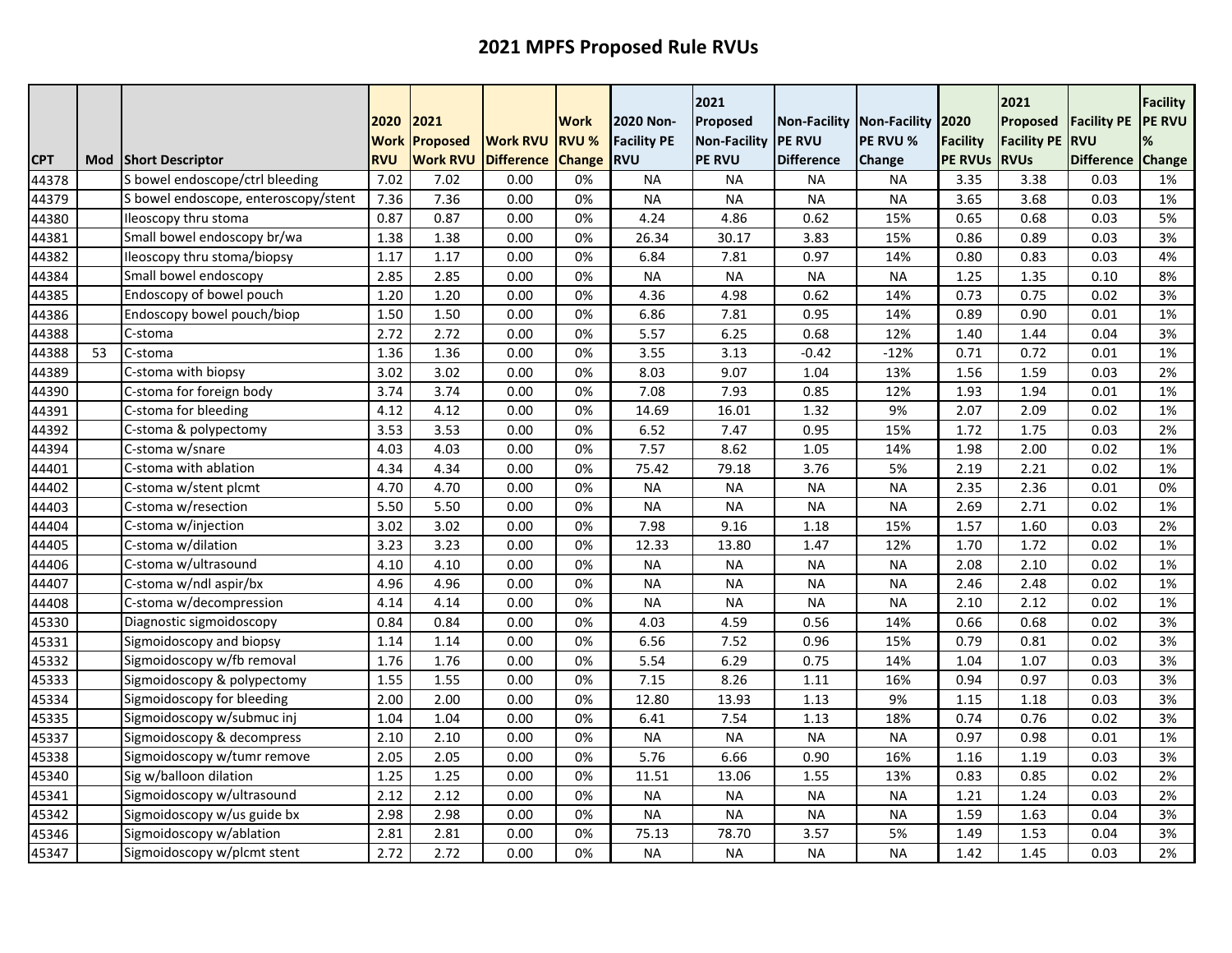|            |           |                                 | 2020               | 2021                               |                                      | <b>Work</b>                   | 2020 Non-                        | 2021<br>Proposed                     | Non-Facility Non-Facility 2020      |                    |                                   | 2021<br>Proposed                  | <b>Facility PE</b>              | <b>Facility</b><br><b>PE RVU</b> |
|------------|-----------|---------------------------------|--------------------|------------------------------------|--------------------------------------|-------------------------------|----------------------------------|--------------------------------------|-------------------------------------|--------------------|-----------------------------------|-----------------------------------|---------------------------------|----------------------------------|
| <b>CPT</b> | Mod       | <b>Short Descriptor</b>         | Work<br><b>RVU</b> | <b>Proposed</b><br><b>Work RVU</b> | <b>Work RVU</b><br><b>Difference</b> | <b>RVU %</b><br><b>Change</b> | <b>Facility PE</b><br><b>RVU</b> | <b>Non-Facility</b><br><b>PE RVU</b> | <b>IPE RVU</b><br><b>Difference</b> | PE RVU %<br>Change | <b>Facility</b><br><b>PE RVUS</b> | <b>Facility PE</b><br><b>RVUs</b> | <b>RVU</b><br><b>Difference</b> | %<br>Change                      |
| 45349      |           | Sigmoidoscopy w/resection       | 3.52               | 3.52                               | 0.00                                 | 0%                            | <b>NA</b>                        | <b>NA</b>                            | <b>NA</b>                           | <b>NA</b>          | 1.82                              | 1.84                              | 0.02                            | 1%                               |
| 45350      |           | Sgmdsc w/band ligation          | 1.68               | 1.68                               | 0.00                                 | 0%                            | 15.91                            | 18.87                                | 2.96                                | 19%                | 1.02                              | 1.04                              | 0.02                            | 2%                               |
| 45378      |           | Diagnostic colonoscopy          | 3.26               | 3.26                               | 0.00                                 | 0%                            | 5.75                             | 6.43                                 | 0.68                                | 12%                | 1.68                              | 1.70                              | 0.02                            | 1%                               |
| 45378      | 53        | Diagnostic colonoscopy          | 1.63               | 1.63                               | 0.00                                 | 0%                            | 3.56                             | 3.22                                 | $-0.34$                             | $-10%$             | 0.84                              | 0.85                              | 0.01                            | 1%                               |
| 45379      |           | Colonoscopy w/fb removal        | 4.28               | 4.28                               | 0.00                                 | 0%                            | 7.36                             | 8.22                                 | 0.86                                | 12%                | 2.12                              | 2.14                              | 0.02                            | 1%                               |
| 45380      |           | Colonoscopy and biopsy          | 3.56               | 3.56                               | 0.00                                 | 0%                            | 8.16                             | 9.18                                 | 1.02                                | 13%                | 1.82                              | 1.85                              | 0.03                            | 2%                               |
| 45381      |           | Colonoscopy submucous inj       | 3.56               | 3.56                               | 0.00                                 | 0%                            | 8.07                             | 9.29                                 | 1.22                                | 15%                | 1.82                              | 1.85                              | 0.03                            | 2%                               |
| 45382      |           | Colonoscopy/control bleeding    | 4.66               | 4.66                               | 0.00                                 | 0%                            | 14.85                            | 16.17                                | 1.32                                | 9%                 | 2.31                              | 2.33                              | 0.02                            | 1%                               |
| 45384      |           | Lesion remove colonoscopy       | 4.07               | 4.07                               | 0.00                                 | 0%                            | 8.90                             | 10.19                                | 1.29                                | 14%                | 1.97                              | 2.00                              | 0.03                            | 2%                               |
| 45385      |           | Lesion removal colonoscopy      | 4.57               | 4.57                               | 0.00                                 | 0%                            | 7.58                             | 8.59                                 | 1.01                                | 13%                | 2.26                              | 2.28                              | 0.02                            | 1%                               |
| 45386      |           | Colonoscopy dilate stricture    | 3.77               | 3.77                               | 0.00                                 | 0%                            | 13.20                            | 14.85                                | 1.65                                | 13%                | 1.90                              | 1.92                              | 0.02                            | 1%                               |
| 45388      |           | Colonoscopy w/ablation          | 4.88               | 4.88                               | 0.00                                 | 0%                            | 77.42                            | 81.37                                | 3.95                                | 5%                 | 2.35                              | 2.38                              | 0.03                            | 1%                               |
| 45389      |           | Colonoscopy w/stent plcmt       | 5.24               | 5.24                               | 0.00                                 | 0%                            | <b>NA</b>                        | <b>NA</b>                            | <b>NA</b>                           | <b>NA</b>          | 2.53                              | 2.56                              | 0.03                            | 1%                               |
| 45390      |           | Colonoscopy w/resection         | 6.04               | 6.04                               | 0.00                                 | 0%                            | <b>NA</b>                        | <b>NA</b>                            | <b>NA</b>                           | <b>NA</b>          | 2.92                              | 2.94                              | 0.02                            | 1%                               |
| 45391      |           | Colonoscopy w/endoscope us      | 4.64               | 4.64                               | 0.00                                 | 0%                            | <b>NA</b>                        | <b>NA</b>                            | <b>NA</b>                           | <b>NA</b>          | 2.30                              | 2.33                              | 0.03                            | 1%                               |
| 45392      |           | Colonoscopy w/endoscopic fnb    | 5.50               | 5.50                               | 0.00                                 | 0%                            | <b>NA</b>                        | <b>NA</b>                            | <b>NA</b>                           | <b>NA</b>          | 2.68                              | 2.71                              | 0.03                            | 1%                               |
| 45393      |           | Colonoscopy w/decompression     | 4.68               | 4.68                               | 0.00                                 | 0%                            | <b>NA</b>                        | <b>NA</b>                            | <b>NA</b>                           | <b>NA</b>          | 2.05                              | 2.06                              | 0.01                            | 0%                               |
| 45398      |           | Colonoscopy w/band ligation     | 4.20               | 4.20                               | 0.00                                 | 0%                            | 17.55                            | 20.65                                | 3.10                                | 18%                | 2.01                              | 2.04                              | 0.03                            | 1%                               |
| 74261      |           | Ct colonography dx              | 2.40               | 2.40                               | 0.00                                 | 0%                            | 10.91                            | 11.48                                | 0.57                                | 5%                 | <b>NA</b>                         | <b>NA</b>                         | <b>NA</b>                       | <b>NA</b>                        |
| 74261      | ТC        | Ct colonography dx              | 0.00               | 0.00                               | 0.00                                 | #DIV/0                        | 10.02                            | 10.64                                | 0.62                                | 6%                 | <b>NA</b>                         | <b>NA</b>                         | <b>NA</b>                       | <b>NA</b>                        |
| 74261      | 26        | Ct colonography dx              | 2.40               | 2.40                               | 0.00                                 | 0%                            | 0.89                             | 0.84                                 | -0.05                               | $-6%$              | 0.89                              | 0.84                              | -0.05                           | -6%                              |
| 74262      |           | Ct colonography dx w/dye        | 2.50               | 2.50                               | 0.00                                 | 0%                            | 12.48                            | 13.18                                | 0.70                                | 6%                 | <b>NA</b>                         | <b>NA</b>                         | <b>NA</b>                       | <b>NA</b>                        |
| 74262      | <b>TC</b> | Ct colonography dx w/dye        | 0.00               | 0.00                               | 0.00                                 | #DIV/0                        | 11.55                            | 12.30                                | 0.75                                | 6%                 | <b>NA</b>                         | <b>NA</b>                         | <b>NA</b>                       | <b>NA</b>                        |
| 74262      | 26        | Ct colonography dx w/dye        | 2.50               | 2.50                               | 0.00                                 | 0%                            | 0.93                             | 0.88                                 | $-0.05$                             | $-5%$              | 0.93                              | 0.88                              | $-0.05$                         | $-5%$                            |
| 74263      |           | Ct colonography screening       | 2.28               | 2.28                               | 0.00                                 | 0%                            | 18.76                            | 20.59                                | 1.83                                | 10%                | <b>NA</b>                         | <b>NA</b>                         | <b>NA</b>                       | <b>NA</b>                        |
| 74263      | <b>TC</b> | Ct colonography screening       | 0.00               | 0.00                               | 0.00                                 | #DIV/0                        | 17.88                            | 19.70                                | 1.82                                | 10%                | <b>NA</b>                         | <b>NA</b>                         | <b>NA</b>                       | <b>NA</b>                        |
| 74263      | 26        | Ct colonography screening       | 2.28               | 2.28                               | 0.00                                 | 0%                            | 0.88                             | 0.89                                 | 0.01                                | 1%                 | 0.88                              | 0.89                              | 0.01                            | 1%                               |
| 88304      |           | Tissue exam by pathologist      | 0.22               | 0.22                               | 0.00                                 | 0%                            | 0.92                             | 0.98                                 | 0.06                                | 7%                 | <b>NA</b>                         | <b>NA</b>                         | <b>NA</b>                       | <b>NA</b>                        |
| 88304      | <b>TC</b> | Tissue exam by pathologist      | 0.00               | 0.00                               | 0.00                                 | #DIV/0                        | 0.82                             | 0.89                                 | 0.07                                | 9%                 | <b>NA</b>                         | <b>NA</b>                         | <b>NA</b>                       | <b>NA</b>                        |
| 88304      | 26        | Tissue exam by pathologist      | 0.22               | 0.22                               | 0.00                                 | 0%                            | 0.10                             | 0.09                                 | $-0.01$                             | $-10%$             | 0.10                              | 0.09                              | $-0.01$                         | $-10%$                           |
| 88305      |           | Tissue exam by pathologist      | 0.75               | 0.75                               | 0.00                                 | 0%                            | 1.21                             | 1.30                                 | 0.09                                | 7%                 | <b>NA</b>                         | <b>NA</b>                         | <b>NA</b>                       | <b>NA</b>                        |
| 88305      | <b>TC</b> | Tissue exam by pathologist      | 0.00               | 0.00                               | 0.00                                 | #DIV/0                        | 0.88                             | 0.99                                 | 0.11                                | 13%                | <b>NA</b>                         | <b>NA</b>                         | <b>NA</b>                       | <b>NA</b>                        |
| 88305      | 26        | Tissue exam by pathologist      | 0.75               | 0.75                               | 0.00                                 | 0%                            | 0.33                             | 0.31                                 | $-0.02$                             | $-6%$              | 0.33                              | 0.31                              | $-0.02$                         | -6%                              |
| 91010      |           | <b>Esophagus motility study</b> | 1.28               | 1.28                               | 0.00                                 | 0%                            | 4.34                             | 5.11                                 | 0.77                                | 18%                | <b>NA</b>                         | <b>NA</b>                         | <b>NA</b>                       | <b>NA</b>                        |
| 91010      | ТC        | Esophagus motility study        | 0.00               | 0.00                               | 0.00                                 | #DIV/0                        | 3.79                             | 4.56                                 | 0.77                                | 20%                | <b>NA</b>                         | <b>NA</b>                         | <b>NA</b>                       | <b>NA</b>                        |
| 91010      | 26        | <b>Esophagus motility study</b> | 1.28               | 1.28                               | 0.00                                 | 0%                            | 0.55                             | 0.55                                 | 0.00                                | 0%                 | 0.55                              | 0.55                              | 0.00                            | 0%                               |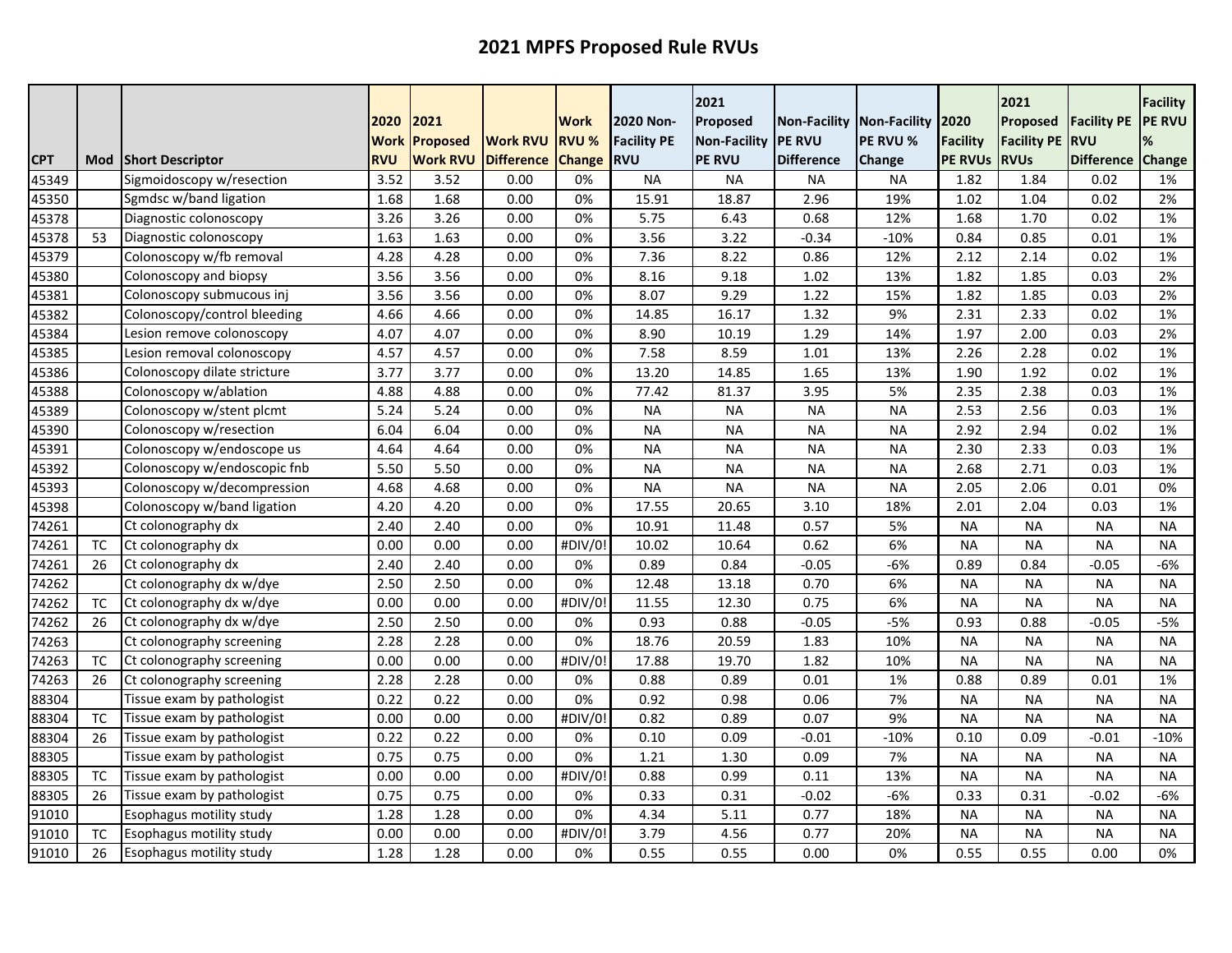|                |                 |                                                              | 2020                      | 2021            |                   | <b>Work</b>   | 2020 Non-          | 2021<br>Proposed    | <b>Non-Facility</b> | Non-Facility | 2020                   | 2021<br>Proposed       | <b>Facility PE</b>     | <b>Facility</b><br><b>PE RVU</b> |
|----------------|-----------------|--------------------------------------------------------------|---------------------------|-----------------|-------------------|---------------|--------------------|---------------------|---------------------|--------------|------------------------|------------------------|------------------------|----------------------------------|
|                |                 |                                                              | <b>Work</b><br><b>RVU</b> | Proposed        | <b>Work RVU</b>   | <b>RVU %</b>  | <b>Facility PE</b> | <b>Non-Facility</b> | <b>PE RVU</b>       | PE RVU %     | <b>Facility</b>        | <b>Facility PE</b>     | <b>RVU</b>             |                                  |
| <b>CPT</b>     | Mod             | <b>Short Descriptor</b>                                      |                           | <b>Work RVU</b> | <b>Difference</b> | <b>Change</b> | <b>RVU</b>         | <b>PE RVU</b>       | <b>Difference</b>   | Change       | <b>PE RVUs</b>         | <b>RVUs</b>            | <b>Difference</b>      | Change                           |
| 91013          |                 | Esophgl motil w/stim/perfus                                  | 0.18                      | 0.18            | 0.00              | 0%            | 0.54               | 0.60                | 0.06                | 11%          | <b>NA</b>              | <b>NA</b>              | <b>NA</b>              | <b>NA</b>                        |
| 91013          | <b>TC</b>       | Esophgl motil w/stim/perfus                                  | 0.00                      | 0.00            | 0.00              | #DIV/0!       | 0.46               | 0.52                | 0.06                | 13%          | <b>NA</b>              | <b>NA</b>              | <b>NA</b>              | NA                               |
| 91013          | 26              | Esophgl motil w/stim/perfus                                  | 0.18                      | 0.18            | 0.00              | 0%            | 0.08               | 0.08                | 0.00                | 0%<br>16%    | 0.08                   | 0.08                   | 0.00                   | 0%                               |
| 91020          | <b>TC</b>       | Gastric motility studies                                     | 1.44                      | 1.44            | 0.00              | 0%<br>#DIV/0! | 5.84<br>5.21       | 6.75<br>6.12        | 0.91                |              | <b>NA</b>              | <b>NA</b><br><b>NA</b> | <b>NA</b>              | <b>NA</b>                        |
| 91020<br>91020 | 26              | Gastric motility studies<br>Gastric motility studies         | 0.00<br>1.44              | 0.00<br>1.44    | 0.00<br>0.00      | 0%            | 0.63               | 0.63                | 0.91<br>0.00        | 17%<br>0%    | <b>NA</b><br>0.63      | 0.63                   | <b>NA</b><br>0.00      | <b>NA</b><br>0%                  |
|                |                 |                                                              |                           |                 | 0.00              | 0%            | 3.26               | 3.54                |                     | 9%           |                        |                        | <b>NA</b>              |                                  |
| 91022<br>91022 | <b>TC</b>       | Duodenal motility study                                      | 1.44<br>0.00              | 1.44<br>0.00    | 0.00              | #DIV/0        | 2.63               | 2.91                | 0.28<br>0.28        | 11%          | <b>NA</b><br><b>NA</b> | <b>NA</b><br><b>NA</b> | <b>NA</b>              | <b>NA</b>                        |
| 91022          | 26              | Duodenal motility study                                      |                           |                 | 0.00              |               | 0.63               | 0.63                |                     | 0%           |                        |                        | 0.00                   | <b>NA</b><br>0%                  |
|                |                 | Duodenal motility study<br>Acid perfusion of esophagus       | 1.44<br>0.91              | 1.44            | 0.00              | 0%<br>0%      | 2.98               | 3.28                | 0.00                | 10%          | 0.63                   | 0.63<br><b>NA</b>      | <b>NA</b>              |                                  |
| 91030          |                 |                                                              |                           | 0.91            |                   |               |                    |                     | 0.30                |              | <b>NA</b>              |                        |                        | <b>NA</b>                        |
| 91030<br>91030 | <b>TC</b><br>26 | Acid perfusion of esophagus                                  | 0.00<br>0.91              | 0.00<br>0.91    | 0.00<br>0.00      | #DIV/0<br>0%  | 2.58               | 2.88<br>0.40        | 0.30                | 12%<br>0%    | <b>NA</b><br>0.40      | <b>NA</b><br>0.40      | <b>NA</b><br>0.00      | <b>NA</b><br>0%                  |
|                |                 | Acid perfusion of esophagus                                  | 0.97                      |                 | 0.00              | 0%            | 0.40               |                     | 0.00                |              | <b>NA</b>              |                        | <b>NA</b>              |                                  |
| 91034          | <b>TC</b>       | Gastroesophageal reflux test<br>Gastroesophageal reflux test |                           | 0.97            |                   |               | 4.37<br>3.96       | 4.94<br>4.52        | 0.57                | 13%<br>14%   |                        | <b>NA</b>              |                        | <b>NA</b>                        |
| 91034          |                 | Gastroesophageal reflux test                                 | 0.00                      | 0.00            | 0.00              | #DIV/0!       |                    | 0.42                | 0.56                | 2%           | <b>NA</b>              | <b>NA</b>              | <b>NA</b><br>0.01      | <b>NA</b><br>2%                  |
| 91034<br>91035 | 26              | G-esoph reflx tst w/electrod                                 | 0.97<br>1.59              | 0.97            | 0.00<br>0.00      | 0%<br>0%      | 0.41<br>12.00      | 13.27               | 0.01                | 11%          | 0.41<br><b>NA</b>      | 0.42<br><b>NA</b>      | <b>NA</b>              | <b>NA</b>                        |
|                | <b>TC</b>       | G-esoph reflx tst w/electrod                                 |                           | 1.59            | 0.00              | #DIV/0!       |                    | 12.60               | 1.27                |              |                        | <b>NA</b>              | <b>NA</b>              | <b>NA</b>                        |
| 91035<br>91035 | 26              | G-esoph reflx tst w/electrod                                 | 0.00<br>1.59              | 0.00<br>1.59    | 0.00              | 0%            | 11.33<br>0.67      | 0.67                | 1.27<br>0.00        | 11%<br>0%    | <b>NA</b><br>0.67      | 0.67                   | 0.00                   | 0%                               |
| 91037          |                 | Esoph imped function test                                    | 0.97                      | 0.97            | 0.00              | 0%            |                    |                     |                     | 12%          |                        |                        |                        |                                  |
|                | <b>TC</b>       | Esoph imped function test                                    | 0.00                      |                 |                   |               | 3.68               | 4.11<br>3.70        | 0.43                | 13%          | <b>NA</b><br><b>NA</b> | <b>NA</b>              | <b>NA</b><br><b>NA</b> | <b>NA</b><br><b>NA</b>           |
| 91037          | 26              | Esoph imped function test                                    | 0.97                      | 0.00<br>0.97    | 0.00<br>0.00      | #DIV/0        | 3.27               |                     | 0.43                | 0%           | 0.41                   | <b>NA</b>              | 0.00                   |                                  |
| 91037<br>91038 |                 | Esoph imped funct test > 1hr                                 | 1.10                      | 1.10            | 0.00              | 0%<br>0%      | 0.41<br>11.29      | 0.41<br>12.32       | 0.00<br>1.03        | 9%           | <b>NA</b>              | 0.41<br><b>NA</b>      | <b>NA</b>              | 0%                               |
| 91038          | <b>TC</b>       | Esoph imped funct test > 1hr                                 | 0.00                      | 0.00            | 0.00              | #DIV/0!       | 10.82              | 11.85               | 1.03                | 10%          | <b>NA</b>              | <b>NA</b>              | <b>NA</b>              | NA.                              |
| 91038          | 26              | Esoph imped funct test > 1hr                                 | 1.10                      | 1.10            | 0.00              | 0%            | 0.47               | 0.47                | 0.00                | 0%           | 0.47                   | 0.47                   | 0.00                   | <b>NA</b><br>0%                  |
| 91040          |                 | Esoph balloon distension tst                                 | 0.97                      | 0.97            | 0.00              | 0%            | 13.34              | 15.47               | 2.13                | 16%          | <b>NA</b>              | <b>NA</b>              | <b>NA</b>              | <b>NA</b>                        |
| 91040          | <b>TC</b>       | Esoph balloon distension tst                                 | 0.00                      | 0.00            | 0.00              | #DIV/0!       | 12.93              | 15.07               | 2.14                | 17%          | <b>NA</b>              | <b>NA</b>              | <b>NA</b>              | <b>NA</b>                        |
| 91040          | 26              | Esoph balloon distension tst                                 | 0.97                      | 0.97            | 0.00              | 0%            | 0.41               | 0.40                | $-0.01$             | $-2%$        | 0.41                   | 0.40                   | $-0.01$                | -2%                              |
| 91065          |                 | Breath hydrogen/methane test                                 | 0.20                      | 0.20            | 0.00              | 0%            | 2.04               | 2.47                | 0.43                | 21%          | <b>NA</b>              | <b>NA</b>              | <b>NA</b>              | <b>NA</b>                        |
| 91065          | <b>TC</b>       | Breath hydrogen/methane test                                 | 0.00                      | 0.00            | 0.00              | #DIV/0!       | 1.96               | 2.39                | 0.43                | 22%          | <b>NA</b>              | <b>NA</b>              | <b>NA</b>              | <b>NA</b>                        |
| 91065          | 26              | Breath hydrogen/methane test                                 | 0.20                      | 0.20            | 0.00              | 0%            | 0.08               | 0.08                | 0.00                | 0%           | 0.08                   | 0.08                   | 0.00                   | 0%                               |
| 91110          |                 | Gi tract capsule endoscopy                                   | 2.49                      | 2.49            | 0.00              | 0%            | 21.78              | 23.37               | 1.59                | 7%           | <b>NA</b>              | <b>NA</b>              | <b>NA</b>              | <b>NA</b>                        |
| 91110          | <b>TC</b>       | Gi tract capsule endoscopy                                   | 0.00                      | 0.00            | 0.00              | #DIV/0        | 20.70              | 22.29               | 1.59                | 8%           | <b>NA</b>              | <b>NA</b>              | <b>NA</b>              | <b>NA</b>                        |
| 91110          |                 | Gi tract capsule endoscopy                                   | 2.49                      | 2.49            | 0.00              | 0%            | 1.08               | 1.08                | 0.00                | 0%           | 1.08                   | 1.08                   | 0.00                   | 0%                               |
| 91111          | 26              | Esophageal capsule endoscopy                                 | 1.00                      | 1.00            | 0.00              | 0%            | 23.42              | 27.52               | 4.10                | 18%          | <b>NA</b>              | <b>NA</b>              | <b>NA</b>              | <b>NA</b>                        |
| 91111          | TC              | Esophageal capsule endoscopy                                 | 0.00                      | 0.00            | 0.00              | #DIV/0        | 22.99              | 27.08               | 4.09                | 18%          | <b>NA</b>              | <b>NA</b>              | <b>NA</b>              | NA                               |
|                | 26              |                                                              | 1.00                      | 1.00            | 0.00              | 0%            | 0.43               | 0.44                | 0.01                | 2%           | 0.43                   | 0.44                   | 0.01                   | 2%                               |
| 91111          |                 | Esophageal capsule endoscopy                                 |                           |                 |                   |               |                    |                     |                     |              |                        |                        |                        |                                  |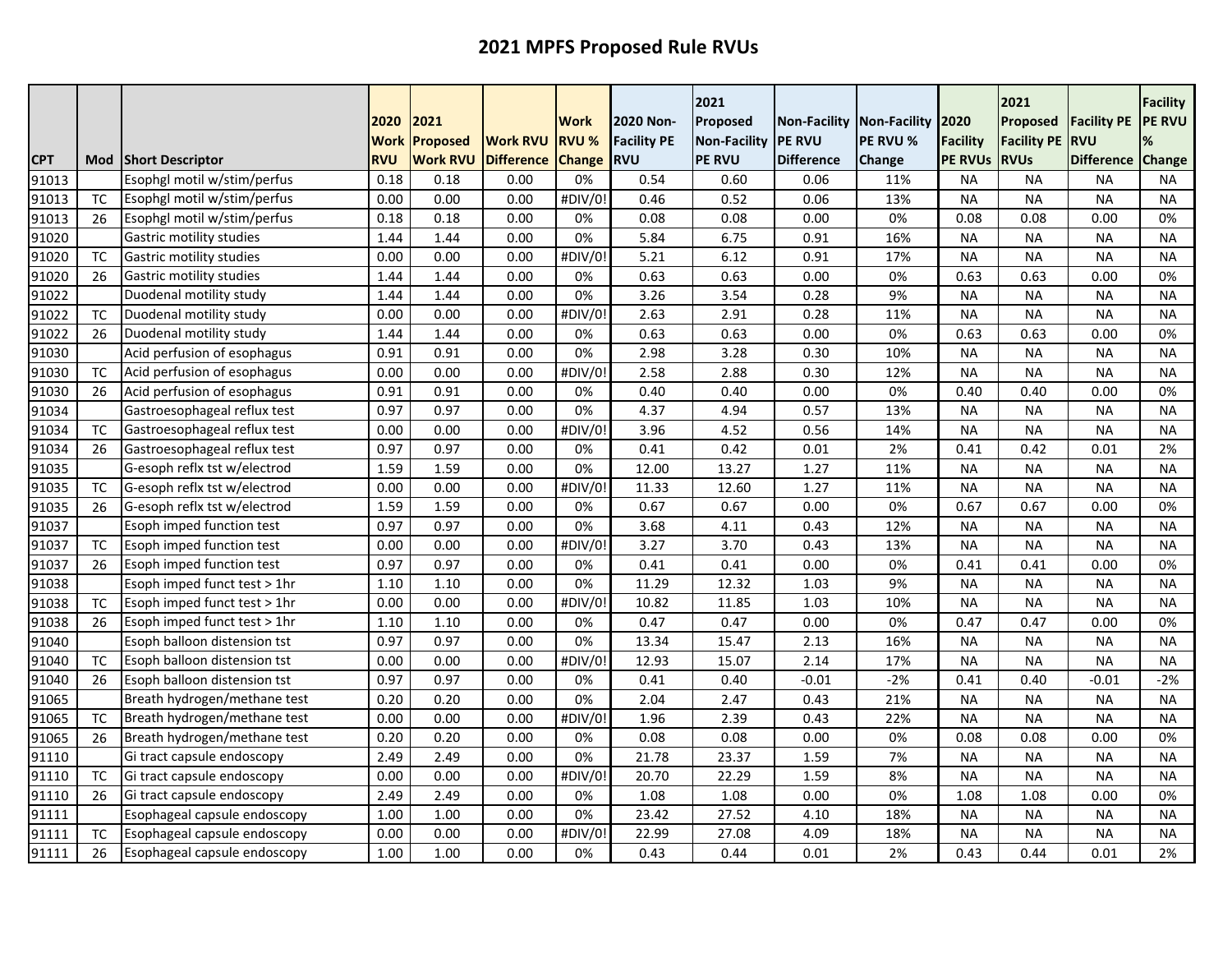|            |           |                              | 2020        | 2021            |                   | Work          | 2020 Non-          | 2021<br>Proposed    | Non-Facility Non-Facility |               | 2020            | 2021<br>Proposed   | <b>Facility PE</b> | <b>Facility</b><br><b>PE RVU</b> |
|------------|-----------|------------------------------|-------------|-----------------|-------------------|---------------|--------------------|---------------------|---------------------------|---------------|-----------------|--------------------|--------------------|----------------------------------|
|            |           |                              | <b>Work</b> | <b>Proposed</b> | <b>Work RVU</b>   | <b>RVU %</b>  | <b>Facility PE</b> | <b>Non-Facility</b> | <b>PE RVU</b>             | PE RVU %      | <b>Facility</b> | <b>Facility PE</b> | <b>RVU</b>         |                                  |
| <b>CPT</b> | Mod       | <b>Short Descriptor</b>      | <b>RVU</b>  | <b>Work RVU</b> | <b>Difference</b> | <b>Change</b> | <b>RVU</b>         | <b>PE RVU</b>       | <b>Difference</b>         | <b>Change</b> | <b>PE RVUS</b>  | <b>RVUs</b>        | <b>Difference</b>  | Change                           |
| 91112      |           | Gi wireless capsule measure  | 2.10        | 2.10            | 0.00              | 0%            | 38.80              | 48.30               | 9.50                      | 24%           | <b>NA</b>       | <b>NA</b>          | <b>NA</b>          | <b>NA</b>                        |
| 91112      | ТC        | Gi wireless capsule measure  | 0.00        | 0.00            | 0.00              | #DIV/0!       | 37.89              | 47.39               | 9.50                      | 25%           | <b>NA</b>       | <b>NA</b>          | <b>NA</b>          | NA                               |
| 91112      | 26        | Gi wireless capsule measure  | 2.10        | 2.10            | 0.00              | 0%            | 0.91               | 0.91                | 0.00                      | 0%            | 0.91            | 0.91               | 0.00               | 0%                               |
| 91117      |           | Colon motility 6 hr study    | 2.45        | 2.45            | 0.00              | 0%            | <b>NA</b>          | <b>NA</b>           | <b>NA</b>                 | <b>NA</b>     | 1.32            | 1.35               | 0.03               | 2%                               |
| 91120      |           | Rectal sensation test        | 0.97        | 0.97            | 0.00              | 0%            | 12.76              | 15.05               | 2.29                      | 18%           | <b>NA</b>       | <b>NA</b>          | <b>NA</b>          | <b>NA</b>                        |
| 91120      | <b>TC</b> | <b>Rectal sensation test</b> | 0.00        | 0.00            | 0.00              | #DIV/0        | 12.37              | 14.65               | 2.28                      | 18%           | <b>NA</b>       | <b>NA</b>          | <b>NA</b>          | <b>NA</b>                        |
| 91120      | 26        | <b>Rectal sensation test</b> | 0.97        | 0.97            | 0.00              | 0%            | 0.39               | 0.40                | 0.01                      | 3%            | 0.39            | 0.40               | 0.01               | 3%                               |
| 91122      |           | Anal pressure record         | 1.77        | 1.77            | 0.00              | 0%            | 5.25               | 6.21                | 0.96                      | 18%           | <b>NA</b>       | <b>NA</b>          | <b>NA</b>          | <b>NA</b>                        |
| 91122      | <b>TC</b> | Anal pressure record         | 0.00        | 0.00            | 0.00              | #DIV/0!       | 4.56               | 5.50                | 0.94                      | 21%           | <b>NA</b>       | <b>NA</b>          | <b>NA</b>          | <b>NA</b>                        |
| 91122      | 26        | Anal pressure record         | 1.77        | 1.77            | 0.00              | 0%            | 0.69               | 0.71                | 0.02                      | 3%            | 0.69            | 0.71               | 0.02               | 3%                               |
| 91132      |           | Electrogastrography          | 0.52        | 0.52            | 0.00              | 0%            | 8.61               | 12.03               | 3.42                      | 40%           | <b>NA</b>       | <b>NA</b>          | <b>NA</b>          | <b>NA</b>                        |
| 91132      | <b>TC</b> | Electrogastrography          | 0.00        | 0.00            | 0.00              | #DIV/0        | 8.38               | 11.80               | 3.42                      | 41%           | <b>NA</b>       | <b>NA</b>          | <b>NA</b>          | <b>NA</b>                        |
| 91132      | 26        | Electrogastrography          | 0.52        | 0.52            | 0.00              | 0%            | 0.23               | 0.23                | 0.00                      | 0%            | 0.23            | 0.23               | 0.00               | 0%                               |
| 91133      |           | Electrogastrography w/test   | 0.66        | 0.66            | 0.00              | 0%            | 9.13               | 12.57               | 3.44                      | 38%           | <b>NA</b>       | <b>NA</b>          | <b>NA</b>          | <b>NA</b>                        |
| 91133      | <b>TC</b> | Electrogastrography w/test   | 0.00        | 0.00            | 0.00              | #DIV/0!       | 8.84               | 12.28               | 3.44                      | 39%           | <b>NA</b>       | <b>NA</b>          | <b>NA</b>          | <b>NA</b>                        |
| 91133      | 26        | Electrogastrography w/test   | 0.66        | 0.66            | 0.00              | 0%            | 0.29               | 0.29                | 0.00                      | 0%            | 0.29            | 0.29               | 0.00               | 0%                               |
| 91200      |           | Liver elastography           | 0.27        | 0.21            | $-0.06$           | $-22%$        | 0.76               | 0.67                | $-0.09$                   | $-12%$        | <b>NA</b>       | <b>NA</b>          | <b>NA</b>          | <b>NA</b>                        |
| 91200      | <b>TC</b> | Liver elastography           | 0.00        | 0.00            | 0.00              | #DIV/0!       | 0.64               | 0.57                | $-0.07$                   | $-11%$        | <b>NA</b>       | <b>NA</b>          | <b>NA</b>          | <b>NA</b>                        |
| 91200      | 26        | Liver elastography           | 0.27        | 0.21            | $-0.06$           | $-22%$        | 0.12               | 0.10                | $-0.02$                   | $-17%$        | 0.12            | 0.10               | $-0.02$            | $-17%$                           |
| 96360      |           | Hydration iv infusion init   | 0.17        | 0.17            | 0.00              | 0%            | 0.77               | 0.91                | 0.14                      | 18%           | <b>NA</b>       | <b>NA</b>          | <b>NA</b>          | <b>NA</b>                        |
| 96361      |           | Hydrate iv infusion add-on   | 0.09        | 0.09            | 0.00              | 0%            | 0.28               | 0.32                | 0.04                      | 14%           | <b>NA</b>       | <b>NA</b>          | <b>NA</b>          | <b>NA</b>                        |
| 96365      |           | Ther/proph/diag iv inf init  | 0.21        | 0.21            | 0.00              | 0%            | 1.74               | 1.98                | 0.24                      | 14%           | <b>NA</b>       | <b>NA</b>          | <b>NA</b>          | <b>NA</b>                        |
| 96366      |           | Ther/proph/diag iv inf addon | 0.18        | 0.18            | 0.00              | 0%            | 0.42               | 0.48                | 0.06                      | 14%           | <b>NA</b>       | <b>NA</b>          | <b>NA</b>          | <b>NA</b>                        |
| 96367      |           | Tx/proph/dg addl seq iv inf  | 0.19        | 0.19            | 0.00              | 0%            | 0.66               | 0.77                | 0.11                      | 17%           | <b>NA</b>       | <b>NA</b>          | <b>NA</b>          | <b>NA</b>                        |
| 96368      |           | Ther/diag concurrent inf     | 0.17        | 0.17            | 0.00              | 0%            | 0.41               | 0.46                | 0.05                      | 12%           | <b>NA</b>       | <b>NA</b>          | <b>NA</b>          | <b>NA</b>                        |
| 96369      |           | Sc ther infusion up to 1 hr  | 0.21        | 0.21            | 0.00              | 0%            | 4.26               | 4.62                | 0.36                      | 8%            | <b>NA</b>       | <b>NA</b>          | <b>NA</b>          | <b>NA</b>                        |
| 96370      |           | Sc ther infusion addl hr     | 0.18        | 0.18            | 0.00              | 0%            | 0.24               | 0.27                | 0.03                      | 13%           | <b>NA</b>       | <b>NA</b>          | <b>NA</b>          | <b>NA</b>                        |
| 96371      |           | Sc ther infusion reset pump  | 0.00        | 0.00            | 0.00              | #DIV/0!       | 1.79               | 2.03                | 0.24                      | 13%           | <b>NA</b>       | <b>NA</b>          | <b>NA</b>          | <b>NA</b>                        |
| 96372      |           | Ther/proph/diag inj sc/im    | 0.17        | 0.17            | 0.00              | 0%            | 0.22               | 0.24                | 0.02                      | 9%            | <b>NA</b>       | <b>NA</b>          | <b>NA</b>          | <b>NA</b>                        |
| 96413      |           | Chemo iv infusion 1 hr       | 0.28        | 0.28            | 0.00              | 0%            | 3.58               | 4.16                | 0.58                      | 16%           | <b>NA</b>       | <b>NA</b>          | <b>NA</b>          | <b>NA</b>                        |
| 96415      |           | Chemo iv infusion addl hr    | 0.19        | 0.19            | 0.00              | 0%            | 0.64               | 0.74                | 0.10                      | 16%           | <b>NA</b>       | <b>NA</b>          | <b>NA</b>          | <b>NA</b>                        |
| 96570      |           | Photodynmc tx 30 min add-on  | 1.10        | 1.10            | 0.00              | 0%            | 0.34               | 0.34                | 0.00                      | 0%            | 0.34            | 0.34               | 0.00               | 0%                               |
| 96571      |           | Photodynamic tx addl 15 min  | 0.55        | 0.55            | 0.00              | 0%            | 0.15               | 0.16                | 0.01                      | 7%            | 0.15            | 0.16               | 0.01               | 7%                               |
| G0104      |           | Ca screen;flexi sigmoidscope | 0.84        | 0.84            | 0.00              | 0%            | 4.03               | 4.59                | 0.56                      | 14%           | 0.66            | 0.68               | 0.02               | 3%                               |
| G0105      |           | Colorectal scrn; hi risk ind | 3.26        | 3.26            | 0.00              | 0%            | 5.75               | 6.43                | 0.68                      | 12%           | 1.68            | 1.70               | 0.02               | 1%                               |
| G0105      | 53        | Colorectal scrn; hi risk ind | 1.63        | 1.63            | 0.00              | 0%            | 3.56               | 3.22                | $-0.34$                   | $-10%$        | 0.84            | 0.85               | 0.01               | 1%                               |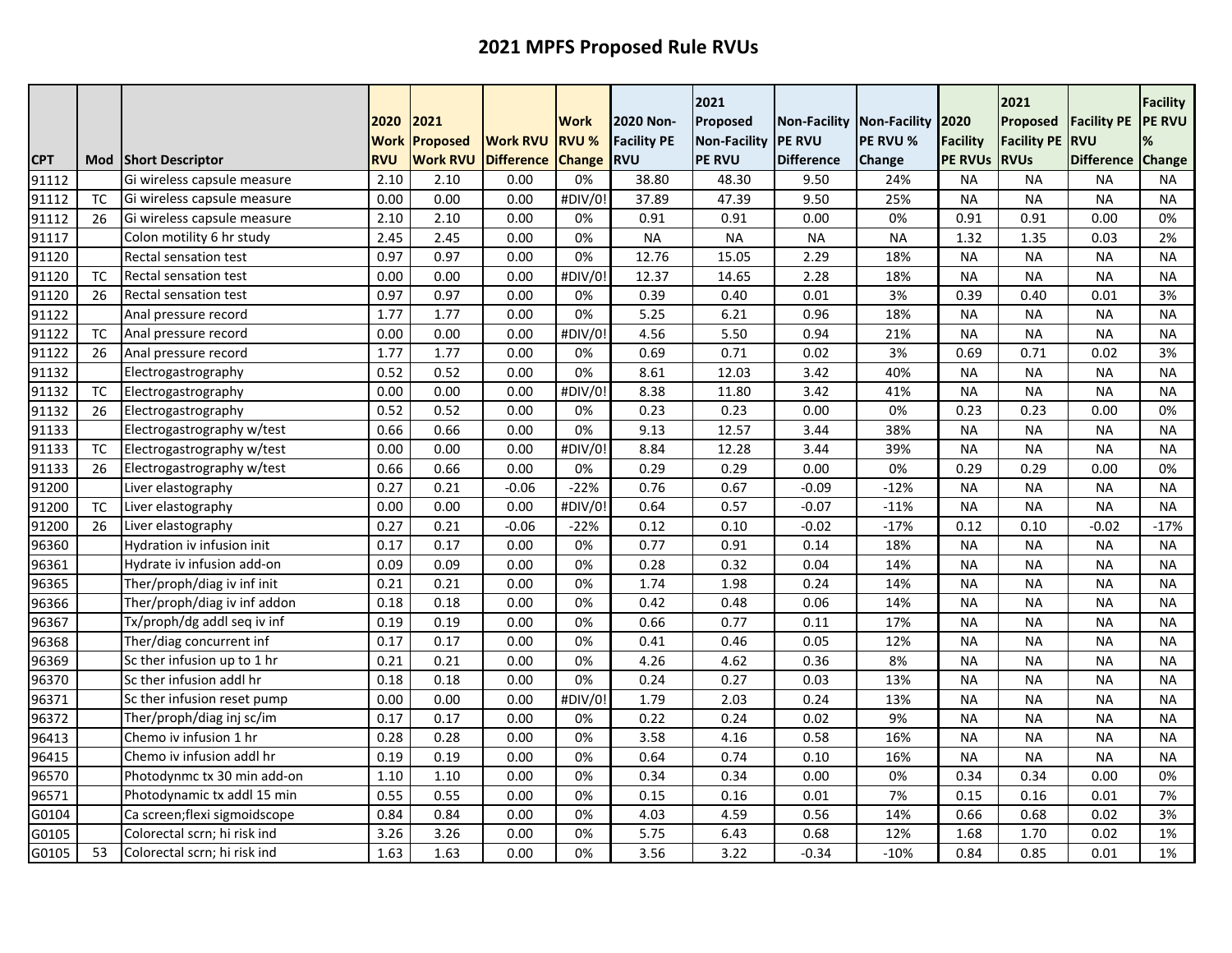|            |    |                              | 2020 2021   |      |                                                 | <b>Work</b> | <b>2020 Non-</b> | 2021<br><b>IProposed</b>    | Non-Facility Non-Facility 2020 |                  |                       | 2021                     | <b>Proposed Facility PE PE RVU</b> | Facility |
|------------|----|------------------------------|-------------|------|-------------------------------------------------|-------------|------------------|-----------------------------|--------------------------------|------------------|-----------------------|--------------------------|------------------------------------|----------|
|            |    |                              |             |      | <b>Work Proposed Work RVU RVU % Facility PE</b> |             |                  | <b>Non-Facility IPE RVU</b> |                                | <b>IPE RVU %</b> | <b>IFacility</b>      | <b>IFacility PE IRVU</b> |                                    |          |
| <b>CPT</b> |    | <b>Mod Short Descriptor</b>  | <b>IRVU</b> |      | <b>Work RVU Difference Change RVU</b>           |             |                  | <b>IPE RVU</b>              | <b>Difference</b>              | <b>Change</b>    | <b>IPE RVUS IRVUS</b> |                          | Difference Change                  |          |
| G0121      |    | Colon ca scrn not hi rsk ind | 3.26        | 3.26 | 0.00                                            | 0%          | 5.75             | 6.43                        | 0.68                           | 12%              | 1.68                  | 1.70                     | 0.02                               | 1%       |
| G0121      | 53 | Colon ca scrn not hi rsk ind | 1.63        | 1.63 | 0.00                                            | 0%          | 6.78             | 3.22                        | $-3.56$                        | $-53%$           | 0.84                  | 0.85                     | 0.01                               | 1%       |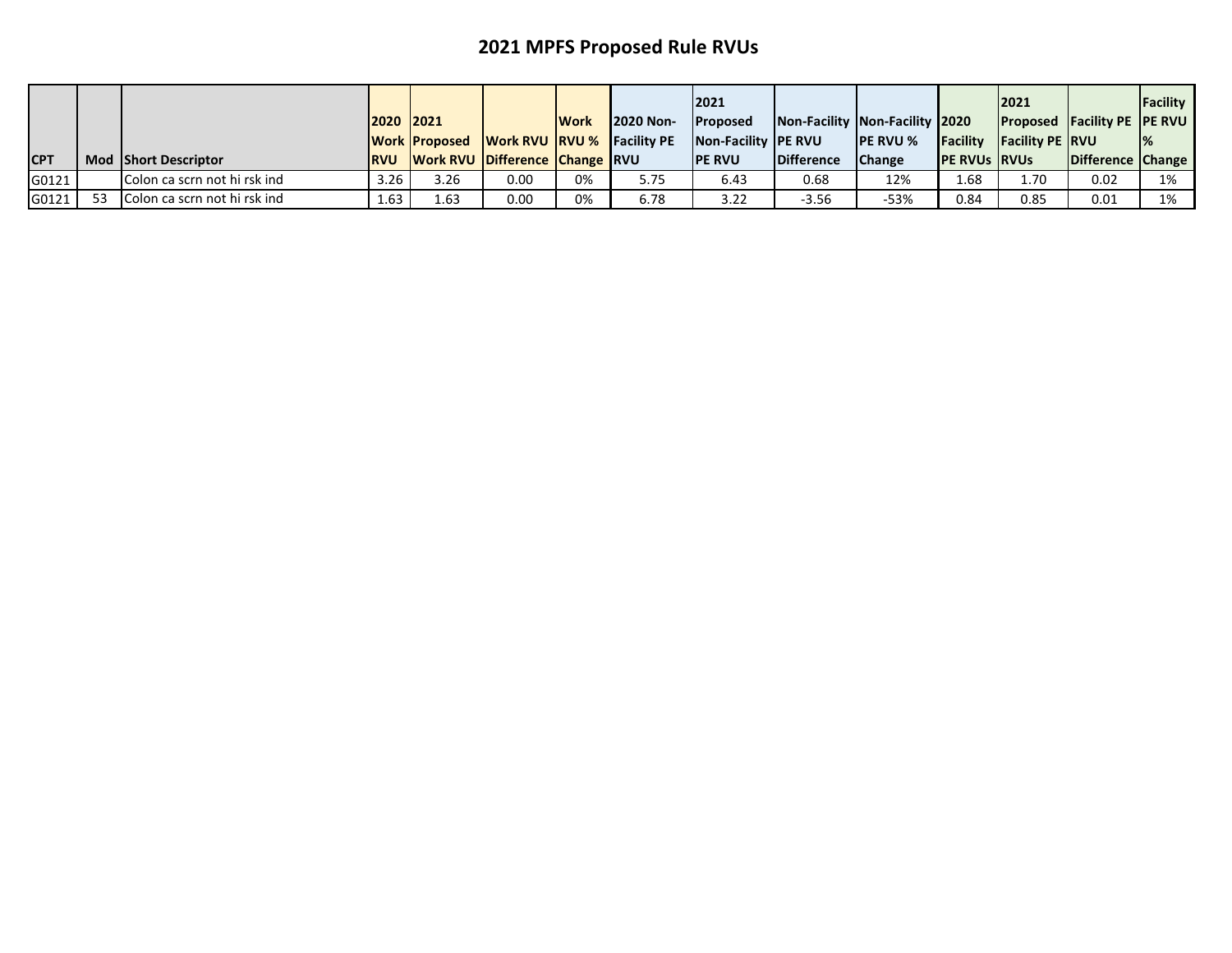|            |     |                              | 2020<br><b>Malpractice</b> | 2021<br>Proposed<br>Malpractice | <b>Malpractice Malpractice</b><br><b>RVU</b> | <b>RVU %</b>  |
|------------|-----|------------------------------|----------------------------|---------------------------------|----------------------------------------------|---------------|
| <b>CPT</b> | Mod | <b>Short Descriptor</b>      | <b>RVU</b>                 | <b>RVU</b>                      | <b>Difference</b>                            | <b>Change</b> |
| 43197      |     | Esophagoscopy flex dx brush  | 0.25                       | 0.24                            | $-0.01$                                      | $-4%$         |
| 43198      |     | Esophagosc flex trnsn biopy  | 0.26                       | 0.26                            | 0.00                                         | 0%            |
| 43200      |     | Esophagoscopy flexible brush | 0.21                       | 0.21                            | 0.00                                         | 0%            |
| 43201      |     | Esoph scope w/submucous inj  | 0.24                       | 0.24                            | 0.00                                         | 0%            |
| 43202      |     | Esophagoscopy flex biopsy    | 0.23                       | 0.23                            | 0.00                                         | 0%            |
| 43204      |     | Esoph scope w/sclerosis inj  | 0.26                       | 0.26                            | 0.00                                         | 0%            |
| 43205      |     | Esophagus endoscopy/ligation | 0.27                       | 0.26                            | -0.01                                        | $-4%$         |
| 43206      |     | Esoph optical endomicroscopy | 0.25                       | 0.26                            | 0.01                                         | 4%            |
| 43210      |     | Egd esophagogastrc fndoplsty | 1.26                       | 1.31                            | 0.05                                         | 4%            |
| 43211      |     | Esophagoscop mucosal resect  | 0.44                       | 0.46                            | 0.02                                         | 5%            |
| 43212      |     | Esophagoscop stent placement | 0.56                       | 0.59                            | 0.03                                         | 5%            |
| 43213      |     | Esophagoscopy retro balloon  | 0.64                       | 0.69                            | 0.05                                         | 8%            |
| 43214      |     | Esophagosc dilate balloon 30 | 0.41                       | 0.44                            | 0.03                                         | 7%            |
| 43215      |     | Esophagoscopy flex remove fb | 0.35                       | 0.36                            | 0.01                                         | 3%            |
| 43216      |     | Esophagoscopy lesion removal | 0.27                       | 0.28                            | 0.01                                         | 4%            |
| 43217      |     | Esophagoscopy snare les remv | 0.30                       | 0.31                            | 0.01                                         | 3%            |
| 43220      |     | Esophagoscopy balloon <30mm  | 0.26                       | 0.26                            | 0.00                                         | 0%            |
| 43226      |     | Esoph endoscopy dilation     | 0.32                       | 0.34                            | 0.02                                         | 6%            |
| 43227      |     | Esophagoscopy control bleed  | 0.32                       | 0.34                            | 0.02                                         | 6%            |
| 43229      |     | Esophagoscopy lesion ablate  | 0.42                       | 0.44                            | 0.02                                         | 5%            |
| 43231      |     | Esophagoscop ultrasound exam | 0.28                       | 0.30                            | 0.02                                         | 7%            |
| 43232      |     | Esophagoscopy w/us needle bx | 0.35                       | 0.39                            | 0.04                                         | 11%           |
| 43235      |     | Egd diagnostic brush wash    | 0.26                       | 0.26                            | 0.00                                         | 0%            |
| 43233      |     | Egd balloon dil esoph30 mm/> | 0.57                       | 0.61                            | 0.04                                         | 7%            |
| 43236      |     | Uppr gi scope w/submuc inj   | 0.27                       | 0.28                            | 0.01                                         | 4%            |
| 43237      |     | Endoscopic us exam esoph     | 0.37                       | 0.41                            | 0.04                                         | 11%           |
| 43238      |     | Egd us fine needle bx/aspir  | 0.44                       | 0.45                            | 0.01                                         | 2%            |
| 43239      |     | Egd biopsy single/multiple   | 0.28                       | 0.28                            | 0.00                                         | 0%            |
| 43240      |     | Egd w/transmural drain cyst  | 0.78                       | 0.79                            | 0.01                                         | 1%            |
| 43241      |     | Egd tube/cath insertion      | 0.28                       | 0.31                            | 0.03                                         | 11%           |
| 43242      |     | Egd us fine needle bx/aspir  | 0.49                       | 0.52                            | 0.03                                         | 6%            |
| 43243      |     | Egd injection varices        | 0.48                       | 0.51                            | 0.03                                         | 6%            |
| 43244      |     | Egd varices ligation         | 0.47                       | 0.47                            | 0.00                                         | 0%            |
| 43245      |     | Egd dilate stricture         | 0.41                       | 0.43                            | 0.02                                         | 5%            |
| 43246      |     | Egd place gastrostomy tube   | 0.51                       | 0.52                            | 0.01                                         | 2%            |
| 43247      |     | Egd remove foreign body      | 0.38                       | 0.39                            | 0.01                                         | 3%            |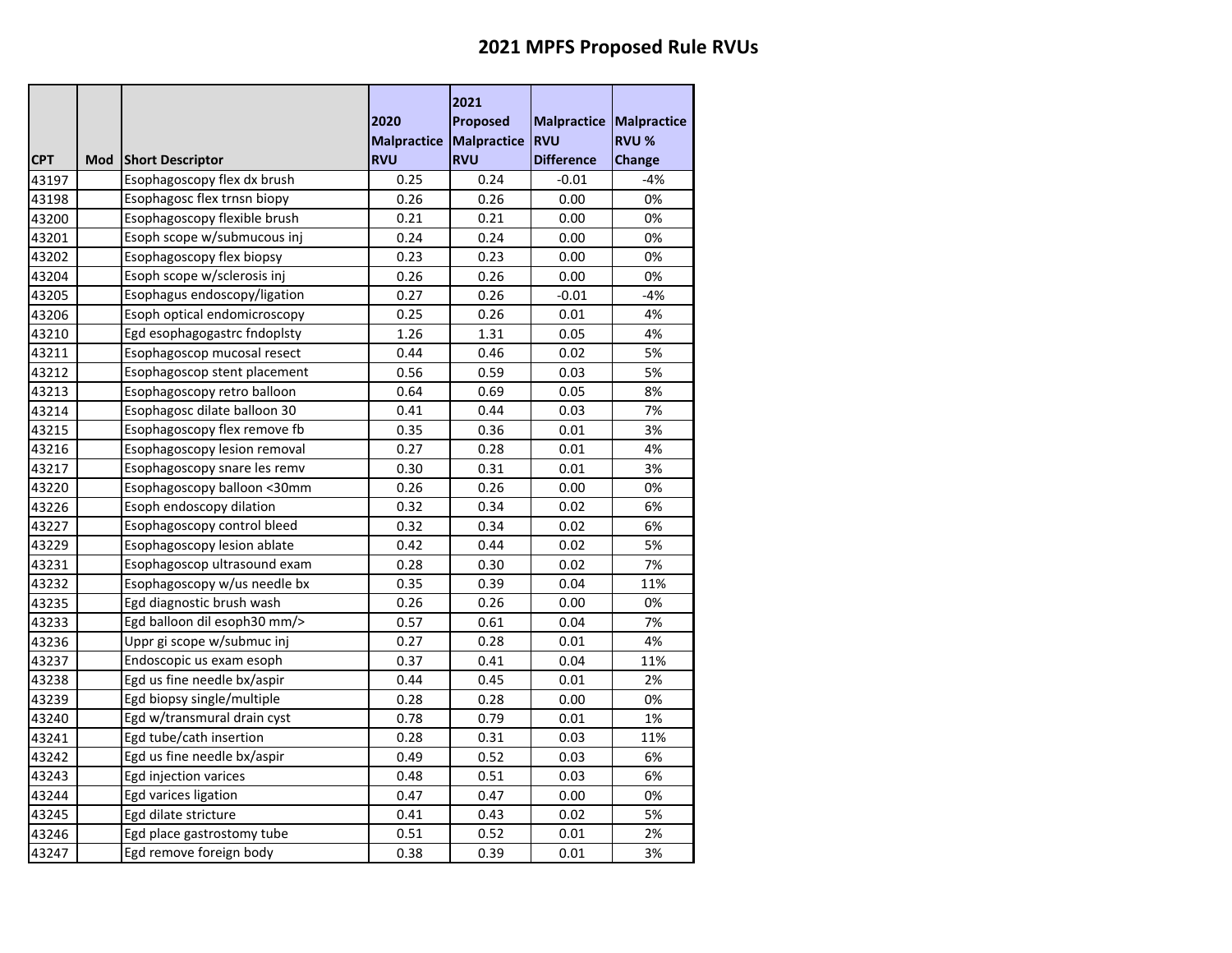|            |     |                                   | 2020                    | 2021<br>Proposed | Malpractice       | <b>Malpractice</b> |
|------------|-----|-----------------------------------|-------------------------|------------------|-------------------|--------------------|
|            |     |                                   | Malpractice Malpractice |                  | <b>RVU</b>        | <b>RVU %</b>       |
| <b>CPT</b> | Mod | <b>Short Descriptor</b>           | <b>RVU</b>              | <b>RVU</b>       | <b>Difference</b> | Change             |
| 43248      |     | Egd guide wire insertion          | 0.32                    | 0.33             | 0.01              | 3%                 |
| 43249      |     | Esoph egd dilation <30 mm         | 0.31                    | 0.32             | 0.01              | 3%                 |
| 43250      |     | Egd cautery tumor polyp           | 0.44                    | 0.44             | 0.00              | 0%                 |
| 43251      |     | Egd remove lesion snare           | 0.40                    | 0.42             | 0.02              | 5%                 |
| 43252      |     | Egd optical endomicroscopy        | 0.37                    | 0.38             | 0.01              | 3%                 |
| 43253      |     | Egd us transmural injxn/mark      | 0.51                    | 0.53             | 0.02              | 4%                 |
| 43254      |     | Egd endo mucosal resection        | 0.52                    | 0.55             | 0.03              | 6%                 |
| 43255      |     | Egd control bleeding any          | 0.39                    | 0.42             | 0.03              | 8%                 |
| 43257      |     | Egd w/thrml txmnt gerd            | 0.53                    | 0.52             | $-0.01$           | $-2%$              |
| 43259      |     | Egd us exam duodenum/jejunum      | 0.43                    | 0.44             | 0.01              | 2%                 |
| 43266      |     | Egd endoscopic stent place        | 0.48                    | 0.49             | 0.01              | 2%                 |
| 43270      |     | Egd lesion ablation               | 0.44                    | 0.45             | 0.01              | 2%                 |
| 43260      |     | Ercp w/specimen collection        | 0.62                    | 0.65             | 0.03              | 5%                 |
| 43261      |     | Endo cholangiopancreatograph      | 0.64                    | 0.68             | 0.04              | 6%                 |
| 43262      |     | Endo cholangiopancreatograph      | 0.67                    | 0.71             | 0.04              | 6%                 |
| 43263      |     | Ercp sphincter pressure meas      | 0.67                    | 0.76             | 0.09              | 13%                |
| 43264      |     | Ercp remove duct calculi          | 0.68                    | 0.74             | 0.06              | 9%                 |
| 43265      |     | Ercp lithotripsy calculi          | 0.84                    | 0.88             | 0.04              | 5%                 |
| 43273      |     | Endoscopic pancreatoscopy         | 0.25                    | 0.25             | 0.00              | 0%                 |
| 43274      |     | Ercp duct stent placement         | 0.90                    | 0.96             | 0.06              | 7%                 |
| 43275      |     | Ercp remove forgn body duct       | 0.73                    | 0.77             | 0.04              | 5%                 |
| 43276      |     | Ercp stent exchange w/dilate      | 0.92                    | 0.98             | 0.06              | 7%                 |
| 43277      |     | Ercp ea duct/ampulla dilate       | 0.73                    | 0.76             | 0.03              | 4%                 |
| 43278      |     | Ercp lesion ablate w/dilate       | 0.85                    | 0.88             | 0.03              | 4%                 |
| 44360      |     | Small bowel endoscopy             | 0.27                    | 0.28             | 0.01              | 4%                 |
| 44361      |     | Small bowel endoscopy/biopsy      | 0.30                    | 0.31             | 0.01              | 3%                 |
| 44363      |     | S bowel endoscope/foreign body    | 0.39                    | 0.42             | 0.03              | 8%                 |
| 44364      |     | Small bowel endoscopy/snare       | 0.39                    | 0.42             | 0.03              | 8%                 |
| 44365      |     | S bowel endoscope/hot biopsy      | 0.34                    | 0.36             | 0.02              | 6%                 |
| 44366      |     | S bowel endoscope/ctrl bleeding   | 0.46                    | 0.46             | 0.00              | 0%                 |
| 44369      |     | Small bowel endoscopy/ablate      | 0.47                    | 0.47             | 0.00              | 0%                 |
| 44370      |     | Small bowel endoscopy/stent       | 0.51                    | 0.52             | 0.01              | 2%                 |
| 44372      |     | S bowel endoscope/place J-tube    | 0.53                    | 0.54             | 0.01              | 2%                 |
| 44373      |     | S bowel endoscope/convert J-tube  | 0.43                    | 0.44             | 0.01              | 2%                 |
| 44376      |     | S bowel endoscopy, enteroscopy    | 0.54                    | 0.56             | 0.02              | 4%                 |
| 44377      |     | S bowel endoscopy, enteroscopy/bx | 0.58                    | 0.61             | 0.03              | 5%                 |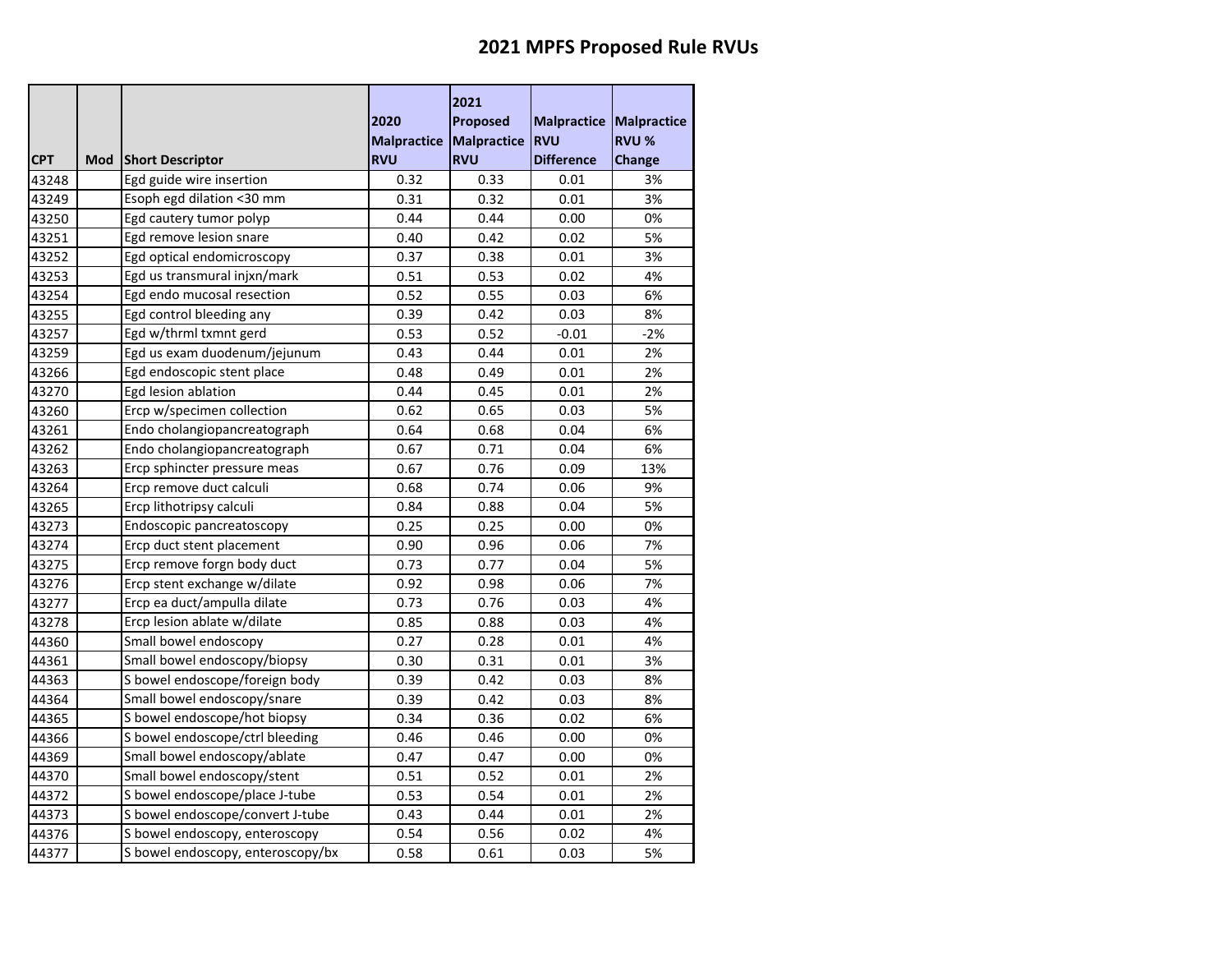|            |     |                                      | 2020<br>Malpractice Malpractice | 2021<br><b>Proposed</b> | <b>Malpractice Malpractice</b><br><b>RVU</b> | <b>RVU %</b>  |
|------------|-----|--------------------------------------|---------------------------------|-------------------------|----------------------------------------------|---------------|
| <b>CPT</b> | Mod | <b>Short Descriptor</b>              | <b>RVU</b>                      | <b>RVU</b>              | <b>Difference</b>                            | <b>Change</b> |
| 44378      |     | S bowel endoscope/ctrl bleeding      | 0.73                            | 0.77                    | 0.04                                         | 5%<br>3%      |
| 44379      |     | S bowel endoscope, enteroscopy/stent | 0.79                            | 0.81                    | 0.02                                         |               |
| 44380      |     | Ileoscopy thru stoma                 | 0.09                            | 0.11                    | 0.02                                         | 22%           |
| 44381      |     | Small bowel endoscopy br/wa          | 0.16                            | 0.18                    | 0.02                                         | 13%           |
| 44382      |     | Ileoscopy thru stoma/biopsy          | 0.13                            | 0.13                    | 0.00                                         | 0%            |
| 44384      |     | Small bowel endoscopy                | 0.34                            | 0.35                    | 0.01                                         | 3%            |
| 44385      |     | Endoscopy of bowel pouch             | 0.15                            | 0.15                    | 0.00                                         | 0%            |
| 44386      |     | Endoscopy bowel pouch/biop           | 0.18                            | 0.19                    | 0.01                                         | 6%            |
| 44388      |     | C-stoma                              | 0.40                            | 0.42                    | 0.02                                         | 5%            |
| 44388      | 53  | C-stoma                              | 0.18                            | 0.21                    | 0.03                                         | 17%           |
| 44389      |     | C-stoma with biopsy                  | 0.39                            | 0.41                    | 0.02                                         | 5%            |
| 44390      |     | C-stoma for foreign body             | 0.40                            | 0.43                    | 0.03                                         | 7%            |
| 44391      |     | C-stoma for bleeding                 | 0.46                            | 0.47                    | 0.01                                         | 2%            |
| 44392      |     | C-stoma & polypectomy                | 0.53                            | 0.52                    | $-0.01$                                      | $-2%$         |
| 44394      |     | C-stoma w/snare                      | 0.51                            | 0.52                    | 0.01                                         | 2%            |
| 44401      |     | C-stoma with ablation                | 0.47                            | 0.47                    | 0.00                                         | 0%            |
| 44402      |     | C-stoma w/stent plcmt                | 0.51                            | 0.52                    | 0.01                                         | 2%            |
| 44403      |     | C-stoma w/resection                  | 0.58                            | 0.61                    | 0.03                                         | 5%            |
| 44404      |     | C-stoma w/injection                  | 0.38                            | 0.39                    | 0.01                                         | 3%            |
| 44405      |     | C-stoma w/dilation                   | 0.35                            | 0.36                    | 0.01                                         | 3%            |
| 44406      |     | C-stoma w/ultrasound                 | 0.44                            | 0.45                    | 0.01                                         | 2%            |
| 44407      |     | C-stoma w/ndl aspir/bx               | 0.53                            | 0.55                    | 0.02                                         | 4%            |
| 44408      |     | C-stoma w/decompression              | 0.44                            | 0.45                    | 0.01                                         | 2%            |
| 45330      |     | Diagnostic sigmoidoscopy             | 0.11                            | 0.11                    | 0.00                                         | 0%            |
| 45331      |     | Sigmoidoscopy and biopsy             | 0.13                            | 0.13                    | 0.00                                         | 0%            |
| 45332      |     | Sigmoidoscopy w/fb removal           | 0.24                            | 0.24                    | 0.00                                         | 0%            |
| 45333      |     | Sigmoidoscopy & polypectomy          | 0.22                            | 0.22                    | 0.00                                         | 0%            |
| 45334      |     | Sigmoidoscopy for bleeding           | 0.23                            | 0.24                    | 0.01                                         | 4%            |
| 45335      |     | Sigmoidoscopy w/submuc inj           | 0.13                            | 0.13                    | 0.00                                         | 0%            |
| 45337      |     | Sigmoidoscopy & decompress           | 0.27                            | 0.26                    | $-0.01$                                      | $-4%$         |
| 45338      |     | Sigmoidoscopy w/tumr remove          | 0.26                            | 0.26                    | 0.00                                         | 0%            |
| 45340      |     | Sig w/balloon dilation               | 0.16                            | 0.16                    | 0.00                                         | 0%            |
| 45341      |     | Sigmoidoscopy w/ultrasound           | 0.24                            | 0.24                    | 0.00                                         | 0%            |
| 45342      |     | Sigmoidoscopy w/us guide bx          | 0.32                            | 0.33                    | 0.01                                         | 3%            |
| 45346      |     | Sigmoidoscopy w/ablation             | 0.32                            | 0.33                    | 0.01                                         | 3%            |
| 45347      |     | Sigmoidoscopy w/plcmt stent          | 0.30                            | 0.31                    | 0.01                                         | 3%            |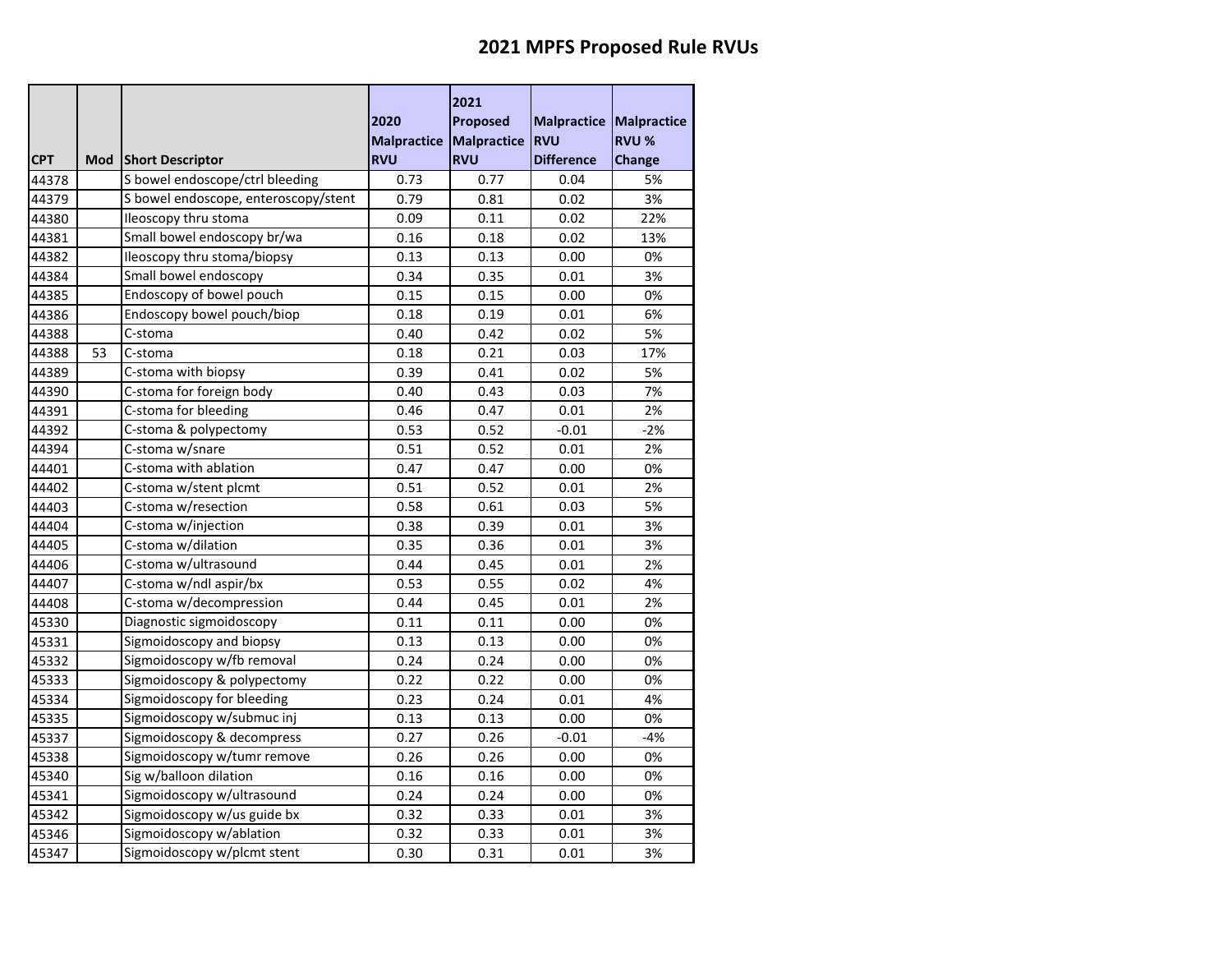|            |           |                              | 2020<br>Malpractice Malpractice | 2021<br><b>Proposed</b> | <b>Malpractice</b><br><b>RVU</b> | <b>Malpractice</b><br><b>RVU %</b> |
|------------|-----------|------------------------------|---------------------------------|-------------------------|----------------------------------|------------------------------------|
| <b>CPT</b> | Mod       | <b>Short Descriptor</b>      | <b>RVU</b>                      | <b>RVU</b>              | <b>Difference</b>                | Change                             |
| 45349      |           | Sigmoidoscopy w/resection    | 0.39                            | 0.42                    | 0.03                             | 8%                                 |
| 45350      |           | Sgmdsc w/band ligation       | 0.22                            | 0.21                    | $-0.01$                          | $-5%$                              |
| 45378      |           | Diagnostic colonoscopy       | 0.41                            | 0.43                    | 0.02                             | 5%                                 |
| 45378      | 53        | Diagnostic colonoscopy       | 0.19                            | 0.21                    | 0.02                             | 11%                                |
| 45379      |           | Colonoscopy w/fb removal     | 0.51                            | 0.52                    | 0.01                             | 2%                                 |
| 45380      |           | Colonoscopy and biopsy       | 0.41                            | 0.43                    | 0.02                             | 5%                                 |
| 45381      |           | Colonoscopy submucous inj    | 0.41                            | 0.43                    | 0.02                             | 5%                                 |
| 45382      |           | Colonoscopy/control bleeding | 0.51                            | 0.53                    | 0.02                             | 4%                                 |
| 45384      |           | Lesion remove colonoscopy    | 0.56                            | 0.58                    | 0.02                             | 4%                                 |
| 45385      |           | Lesion removal colonoscopy   | 0.52                            | 0.54                    | 0.02                             | 4%                                 |
| 45386      |           | Colonoscopy dilate stricture | 0.44                            | 0.45                    | 0.01                             | 2%                                 |
| 45388      |           | Colonoscopy w/ablation       | 0.60                            | 0.61                    | 0.01                             | 2%                                 |
| 45389      |           | Colonoscopy w/stent plcmt    | 0.60                            | 0.61                    | 0.01                             | 2%                                 |
| 45390      |           | Colonoscopy w/resection      | 0.63                            | 0.67                    | 0.04                             | 6%                                 |
| 45391      |           | Colonoscopy w/endoscope us   | 0.49                            | 0.51                    | 0.02                             | 4%                                 |
| 45392      |           | Colonoscopy w/endoscopic fnb | 0.60                            | 0.64                    | 0.04                             | 7%                                 |
| 45393      |           | Colonoscopy w/decompression  | 0.58                            | 0.60                    | 0.02                             | 3%                                 |
| 45398      |           | Colonoscopy w/band ligation  | 0.62                            | 0.62                    | 0.00                             | 0%                                 |
| 74261      |           | Ct colonography dx           | 0.13                            | 0.13                    | 0.00                             | 0%                                 |
| 74261      | ТC        | Ct colonography dx           | 0.02                            | 0.02                    | 0.00                             | 0%                                 |
| 74261      | 26        | Ct colonography dx           | 0.11                            | 0.11                    | 0.00                             | 0%                                 |
| 74262      |           | Ct colonography dx w/dye     | 0.13                            | 0.15                    | 0.02                             | 15%                                |
| 74262      | TC        | Ct colonography dx w/dye     | 0.02                            | 0.03                    | 0.01                             | 50%                                |
| 74262      | 26        | Ct colonography dx w/dye     | 0.11                            | 0.12                    | 0.01                             | 9%                                 |
| 74263      |           | Ct colonography screening    | 0.11                            | 0.13                    | 0.02                             | 18%                                |
| 74263      | ТC        | Ct colonography screening    | 0.02                            | 0.02                    | 0.00                             | 0%                                 |
| 74263      | 26        | Ct colonography screening    | 0.09                            | 0.11                    | 0.02                             | 22%                                |
| 88304      |           | Tissue exam by pathologist   | 0.02                            | 0.02                    | 0.00                             | 0%                                 |
| 88304      | <b>TC</b> | Tissue exam by pathologist   | 0.01                            | 0.01                    | 0.00                             | 0%                                 |
| 88304      | 26        | Tissue exam by pathologist   | 0.01                            | 0.01                    | 0.00                             | 0%                                 |
| 88305      |           | Tissue exam by pathologist   | 0.02                            | 0.02                    | 0.00                             | 0%                                 |
| 88305      | TC        | Tissue exam by pathologist   | 0.01                            | 0.01                    | 0.00                             | 0%                                 |
| 88305      | 26        | Tissue exam by pathologist   | 0.01                            | 0.01                    | 0.00                             | 0%                                 |
| 91010      |           | Esophagus motility study     | 0.08                            | 0.09                    | 0.01                             | 13%                                |
| 91010      | TC        | Esophagus motility study     | 0.02                            | 0.02                    | 0.00                             | 0%                                 |
| 91010      | 26        | Esophagus motility study     | 0.06                            | 0.07                    | 0.01                             | 17%                                |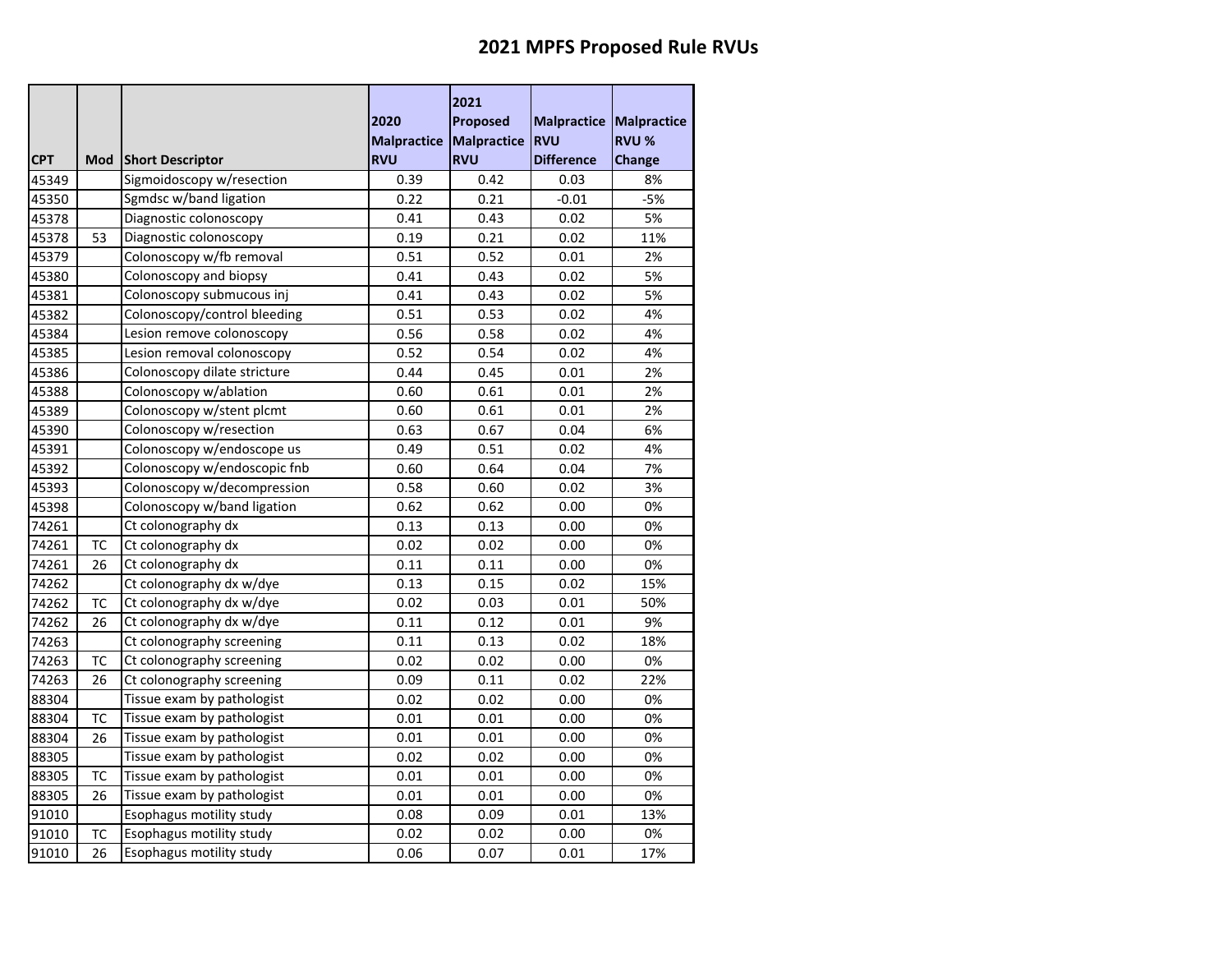|            |           |                                 | 2020<br>Malpractice Malpractice | 2021<br><b>Proposed</b> | <b>Malpractice</b><br><b>RVU</b> | <b>Malpractice</b><br><b>RVU %</b> |
|------------|-----------|---------------------------------|---------------------------------|-------------------------|----------------------------------|------------------------------------|
| <b>CPT</b> | Mod       | <b>Short Descriptor</b>         | <b>RVU</b>                      | <b>RVU</b>              | <b>Difference</b>                | Change                             |
| 91013      |           | Esophgl motil w/stim/perfus     | 0.01                            | 0.01                    | 0.00                             | 0%                                 |
| 91013      | <b>TC</b> | Esophgl motil w/stim/perfus     | 0.00                            | 0.00                    | 0.00                             | #DIV/0!                            |
| 91013      | 26        | Esophgl motil w/stim/perfus     | 0.01                            | 0.01                    | 0.00                             | 0%                                 |
| 91020      |           | <b>Gastric motility studies</b> | 0.07                            | 0.07                    | 0.00                             | 0%                                 |
| 91020      | TC        | <b>Gastric motility studies</b> | 0.02                            | 0.02                    | 0.00                             | 0%                                 |
| 91020      | 26        | Gastric motility studies        | 0.05                            | 0.05                    | 0.00                             | 0%                                 |
| 91022      |           | Duodenal motility study         | 0.07                            | 0.06                    | -0.01                            | $-14%$                             |
| 91022      | <b>TC</b> | Duodenal motility study         | 0.02                            | 0.02                    | 0.00                             | 0%                                 |
| 91022      | 26        | Duodenal motility study         | 0.05                            | 0.04                    | $-0.01$                          | $-20%$                             |
| 91030      |           | Acid perfusion of esophagus     | 0.05                            | 0.05                    | 0.00                             | 0%                                 |
| 91030      | TC        | Acid perfusion of esophagus     | 0.02                            | 0.02                    | 0.00                             | 0%                                 |
| 91030      | 26        | Acid perfusion of esophagus     | 0.03                            | 0.03                    | 0.00                             | 0%                                 |
| 91034      |           | Gastroesophageal reflux test    | 0.07                            | 0.06                    | $-0.01$                          | $-14%$                             |
| 91034      | ТC        | Gastroesophageal reflux test    | 0.01                            | 0.01                    | 0.00                             | 0%                                 |
| 91034      | 26        | Gastroesophageal reflux test    | 0.06                            | 0.05                    | $-0.01$                          | $-17%$                             |
| 91035      |           | G-esoph reflx tst w/electrod    | 0.12                            | 0.12                    | 0.00                             | 0%                                 |
| 91035      | <b>TC</b> | G-esoph reflx tst w/electrod    | 0.01                            | 0.01                    | 0.00                             | 0%                                 |
| 91035      | 26        | G-esoph reflx tst w/electrod    | 0.11                            | 0.11                    | 0.00                             | 0%                                 |
| 91037      |           | Esoph imped function test       | 0.06                            | 0.05                    | $-0.01$                          | $-17%$                             |
| 91037      | тс        | Esoph imped function test       | 0.01                            | 0.01                    | 0.00                             | 0%                                 |
| 91037      | 26        | Esoph imped function test       | 0.05                            | 0.04                    | $-0.01$                          | $-20%$                             |
| 91038      |           | Esoph imped funct test > 1hr    | 0.06                            | 0.06                    | 0.00                             | 0%                                 |
| 91038      | ТC        | Esoph imped funct test > 1hr    | 0.01                            | 0.02                    | 0.01                             | 100%                               |
| 91038      | 26        | Esoph imped funct test > 1hr    | 0.05                            | 0.04                    | $-0.01$                          | $-20%$                             |
| 91040      |           | Esoph balloon distension tst    | 0.09                            | 0.08                    | $-0.01$                          | $-11%$                             |
| 91040      | ТC        | Esoph balloon distension tst    | 0.01                            | 0.01                    | 0.00                             | 0%                                 |
| 91040      | 26        | Esoph balloon distension tst    | 0.08                            | 0.07                    | $-0.01$                          | $-13%$                             |
| 91065      |           | Breath hydrogen/methane test    | 0.02                            | 0.02                    | 0.00                             | 0%                                 |
| 91065      | TC        | Breath hydrogen/methane test    | 0.01                            | 0.01                    | 0.00                             | 0%                                 |
| 91065      | 26        | Breath hydrogen/methane test    | 0.01                            | 0.01                    | 0.00                             | 0%                                 |
| 91110      |           | Gi tract capsule endoscopy      | 0.10                            | 0.10                    | 0.00                             | 0%                                 |
| 91110      | <b>TC</b> | Gi tract capsule endoscopy      | 0.01                            | 0.01                    | 0.00                             | 0%                                 |
| 91110      | 26        | Gi tract capsule endoscopy      | 0.09                            | 0.09                    | 0.00                             | 0%                                 |
| 91111      |           | Esophageal capsule endoscopy    | 0.06                            | 0.05                    | $-0.01$                          | $-17%$                             |
| 91111      | ТC        | Esophageal capsule endoscopy    | 0.01                            | 0.01                    | 0.00                             | 0%                                 |
| 91111      | 26        | Esophageal capsule endoscopy    | 0.05                            | 0.04                    | $-0.01$                          | $-20%$                             |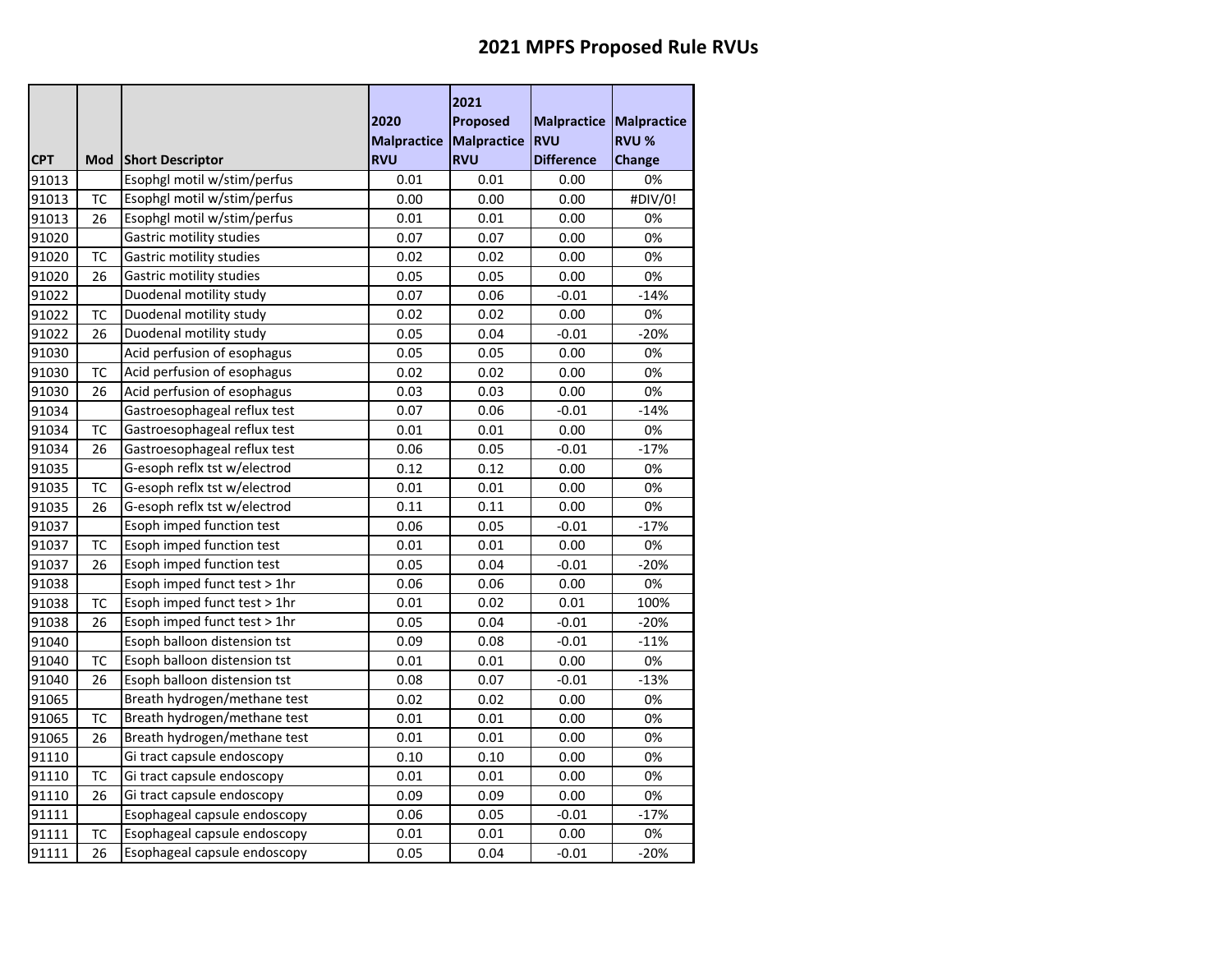|            |           |                              | 2020<br><b>Malpractice</b> | 2021<br><b>Proposed</b><br>Malpractice | <b>Malpractice Malpractice</b><br><b>RVU</b> | <b>RVU %</b> |
|------------|-----------|------------------------------|----------------------------|----------------------------------------|----------------------------------------------|--------------|
| <b>CPT</b> | Mod       | <b>Short Descriptor</b>      | <b>RVU</b>                 | <b>RVU</b>                             | <b>Difference</b>                            | Change       |
| 91112      |           | Gi wireless capsule measure  | 0.09                       | 0.09                                   | 0.00                                         | 0%           |
| 91112      | <b>TC</b> | Gi wireless capsule measure  | 0.01                       | 0.01                                   | 0.00                                         | 0%           |
| 91112      | 26        | Gi wireless capsule measure  | 0.08                       | 0.08                                   | 0.00                                         | 0%           |
| 91117      |           | Colon motility 6 hr study    | 0.15                       | 0.15                                   | 0.00                                         | 0%           |
| 91120      |           | Rectal sensation test        | 0.06                       | 0.06                                   | 0.00                                         | 0%           |
| 91120      | TC        | Rectal sensation test        | 0.01                       | 0.01                                   | 0.00                                         | 0%           |
| 91120      | 26        | <b>Rectal sensation test</b> | 0.05                       | 0.05                                   | 0.00                                         | 0%           |
| 91122      |           | Anal pressure record         | 0.11                       | 0.11                                   | 0.00                                         | 0%           |
| 91122      | TC        | Anal pressure record         | 0.02                       | 0.02                                   | 0.00                                         | 0%           |
| 91122      | 26        | Anal pressure record         | 0.09                       | 0.09                                   | 0.00                                         | 0%           |
| 91132      |           | Electrogastrography          | 0.03                       | 0.03                                   | 0.00                                         | 0%           |
| 91132      | <b>TC</b> | Electrogastrography          | 0.01                       | 0.01                                   | 0.00                                         | 0%           |
| 91132      | 26        | Electrogastrography          | 0.02                       | 0.02                                   | 0.00                                         | 0%           |
| 91133      |           | Electrogastrography w/test   | 0.03                       | 0.03                                   | 0.00                                         | 0%           |
| 91133      | <b>TC</b> | Electrogastrography w/test   | 0.01                       | 0.01                                   | 0.00                                         | 0%           |
| 91133      | 26        | Electrogastrography w/test   | 0.02                       | 0.02                                   | 0.00                                         | 0%           |
| 91200      |           | Liver elastography           | 0.02                       | 0.02                                   | 0.00                                         | 0%           |
| 91200      | TC        | Liver elastography           | 0.01                       | 0.01                                   | 0.00                                         | 0%           |
| 91200      | 26        | Liver elastography           | 0.01                       | 0.01                                   | 0.00                                         | 0%           |
| 96360      |           | Hydration iv infusion init   | 0.02                       | 0.02                                   | 0.00                                         | 0%           |
| 96361      |           | Hydrate iv infusion add-on   | 0.01                       | 0.01                                   | 0.00                                         | 0%           |
| 96365      |           | Ther/proph/diag iv inf init  | 0.05                       | 0.05                                   | 0.00                                         | 0%           |
| 96366      |           | Ther/proph/diag iv inf addon | 0.01                       | 0.01                                   | 0.00                                         | 0%           |
| 96367      |           | Tx/proph/dg addl seq iv inf  | 0.02                       | 0.02                                   | 0.00                                         | 0%           |
| 96368      |           | Ther/diag concurrent inf     | 0.01                       | 0.01                                   | 0.00                                         | 0%           |
| 96369      |           | Sc ther infusion up to 1 hr  | 0.02                       | 0.02                                   | 0.00                                         | 0%           |
| 96370      |           | Sc ther infusion addl hr     | 0.01                       | 0.01                                   | 0.00                                         | 0%           |
| 96371      |           | Sc ther infusion reset pump  | 0.00                       | 0.00                                   | 0.00                                         | #DIV/0!      |
| 96372      |           | Ther/proph/diag inj sc/im    | 0.01                       | 0.01                                   | 0.00                                         | 0%           |
| 96413      |           | Chemo iv infusion 1 hr       | 0.09                       | 0.09                                   | 0.00                                         | 0%           |
| 96415      |           | Chemo iv infusion addl hr    | 0.02                       | 0.02                                   | 0.00                                         | 0%           |
| 96570      |           | Photodynmc tx 30 min add-on  | 0.19                       | 0.18                                   | $-0.01$                                      | $-5%$        |
| 96571      |           | Photodynamic tx addl 15 min  | 0.05                       | 0.04                                   | $-0.01$                                      | $-20%$       |
| G0104      |           | Ca screen;flexi sigmoidscope | 0.11                       | 0.11                                   | 0.00                                         | 0%           |
| G0105      |           | Colorectal scrn; hi risk ind | 0.40                       | 0.42                                   | 0.02                                         | 5%           |
| G0105      | 53        | Colorectal scrn; hi risk ind | 0.18                       | 0.21                                   | 0.03                                         | 17%          |